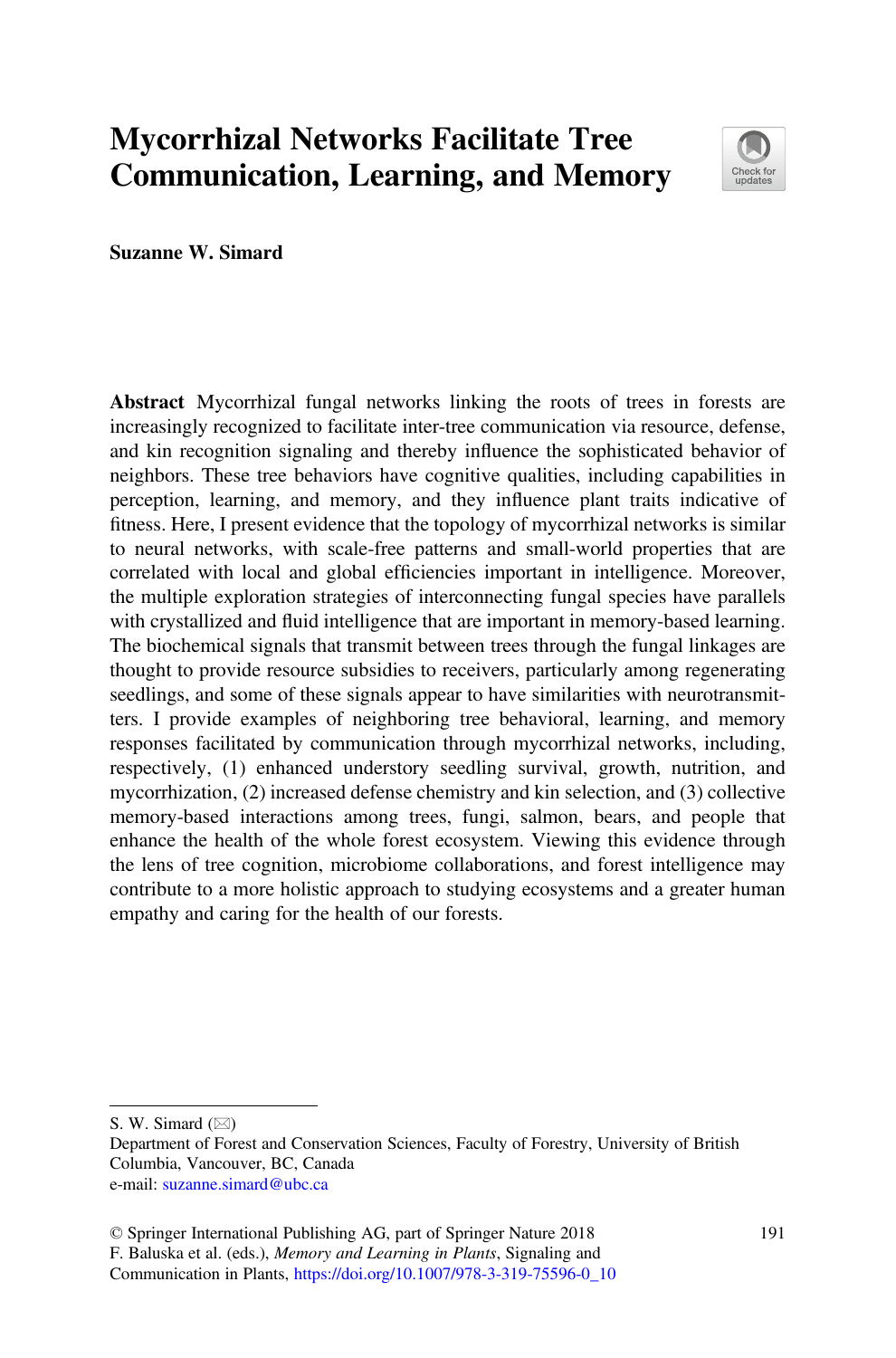# 1 Introduction

Today, plants are commonly recognized as microbiomes—where villages of collaborative microbes live in and on their roots, stems, and leaves, forming interaction networks (Faust and Raes [2012;](#page-18-0) van der Heijden and Hartmann [2016](#page-22-0)). These microbial networks of fungi, bacteria, archaea, viruses, protists, and algae, as well as nematodes, arthropods, and protozoa (together comprising a soil food web), work together with the plants in complex adaptive systems to drive nature's biogeochemical cycles and influence every aspect of ecosystem structure and function (Ingham et al. [1985](#page-19-0); Levin [2005\)](#page-20-0). The interaction networks are highly coevolved and finely attuned, such that the loss of subjects from this village, particularly keystone species, could trigger system shifts to alternative stable states (Scheffer et al. [2001\)](#page-21-0). The interaction among microbiomes and plants is so fundamental to life on earth that it is credited with the chemical weathering of rock and migration of ancient plants from the ocean to land about 360 Mya and the subsequent coevolution of highly specialized gymnosperm and angiosperm trees and ultimately humans (Margulis [1981;](#page-20-1) Humphreys et al. [2010;](#page-19-1) Archibald [2011](#page-17-0)). The rhizosphere (root-soil interface) microbiome is particularly diverse and active, with plants investing 10–90% of their photosynthate belowground to fuel rhizosphere processes involved in the carbon, nutrient, and water cycles, with the smallest proportion allocated belowground in the tropical forest biome and the largest in the grassland and tundra biomes (Poorter et al. [2012\)](#page-20-2). The plant and microbial species that inhabit this rich zone have coevolved sophisticated communication systems to facilitate their multifarious interactions, where information is exchanged among organisms both within and among kingdoms (Baluška and Mancuso [2013](#page-17-1)).

The microbiome of the rhizosphere includes mycorrhizas (literally "fungusroots")—generally mutualistic and obligate symbioses between root-inhabiting fungi and plants, involving 95% of plant families (Trappe [1987\)](#page-21-1). Plants benefit by engaging with the fungus because it is energetically less expensive to invest in hyphal growth than root growth to acquire soil nutrients since complex compounds like cellulose and lignin are not required, and the fungal hyphae grow faster, have smaller diameters for accessing tight soil pores, and branch more profusely. The development of the mycorrhiza involves coevolved communication between the highly active plant root apex (Darwin's "root-brain"; see Baluška et al. [2010;](#page-17-2) Baluška and Mancuso [2013](#page-17-1); more below) and the fungal symbiont, involving bidirectional elicitor signal molecules such as auxins, signal perception, signal transduction, and defense gene activation (Garcia-Garrido and Ocampo [2002\)](#page-18-1). Once the mycorrhizal association is developed, the mycorrhizal fungus exchanges nutrients it forages with its extramatrical mycelium from the soil for photosynthate fixed by the plant. To meet plant nutrient and water demands, the roots and fungal hyphae must explore large volumes of soil to acquire the limiting and patchy resources (Smith and Read [2008](#page-21-2)), involving cognitive behaviors such as decisionmaking, search and escape movements, and neighbor recognition (Baluška et al. [2010;](#page-17-2) Heaton et al. [2012\)](#page-19-2). Without their mycorrhizal fungal partners, the vast majority of plants could not acquire enough soil nutrients and water to grow, survive, and reproduce.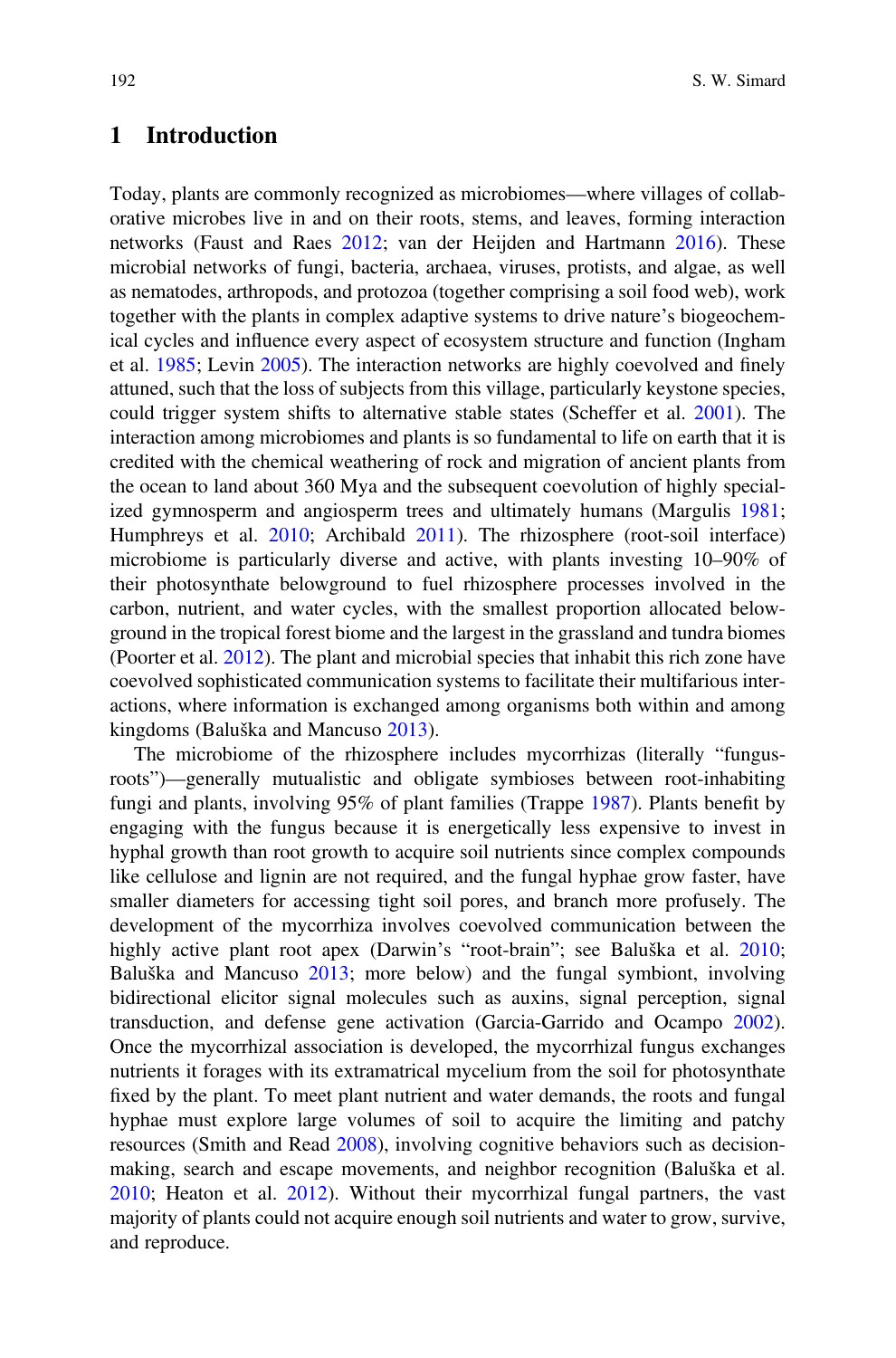Mycorrhizal fungi can link the roots of different plant hosts, forming mycorrhizal networks (Molina and Horton [2015\)](#page-20-3). Mycorrhizal networks are considered common across biomes because most mycorrhizal symbioses are generic, where a plant species associates with a diverse suite of fungal species or, conversely, a fungal species colonizes many plant species. Some of the associations are highly specialized, however, where some plant and fungal species only associate with a single partner species, with the potential to form exclusive, conspecific networks (Molina et al. [1992\)](#page-20-4). In forests, heterospecific or conspecific networks of ectomycorrhizal fungi (EMF) form among gymnosperm and some angiosperm trees as well as woody shrubs in temperate and boreal forest biomes, whereas networks of the arbuscular mycorrhizal fungi (AMF) form mainly among angiosperm trees along with many herbs and grasses in the tropical forest biome, as well as some conifers (e.g., Cupressaceae and Aceraceae) in temperate forests (Smith and Read [2008\)](#page-21-2). Ectomycorrhizal fungi occur predominantly in the Basidiomycota and Ascomycota phyla and are characterized by a fungal sheath around the root tip, a Hartig net enveloping the plant host root cell wall, and extramatrical mycelia, whereas the endomycorrhizal AMF occur predominantly in the Glomeromycota phylum, and these form arbuscules and sometimes vesicles inside the plant host root cells. Some exceptional plant families and genera are capable of forming viable symbioses with EMF and AMF simultaneously (e.g., Salicaceae, Eucalyptus) and serve as key hubs linking together ectomycorrhizal and arbuscular mycorrhizal networks (Molina and Horton [2015\)](#page-20-3). Other endomycorrhizal classes include ericoid mycorrhizal fungi on autotrophic plant species in the Ericaceae family, arbutoid mycorrhizas on autotrophic plants in the Ericaceae subfamily Arbutoideae, monotropoid mycorrhizas on heterotrophic and mixotrophic plants in the subfamily Monotropoideae of the Ericaceae, as well as several genera in the Orchidaceae, and orchid mycorrhizas on heterotrophic orchids.

Plants, including trees, are increasingly understood to have cognitive capacity for perceiving, processing, and communicating with other plants, organisms, and the environment and to remember and use this information to learn, adjust their behaviors, and adapt accordingly (Gagliano [2014\)](#page-18-2). In other words, plants are increasingly recognized as having agency that leads to decisions and actions, characteristics of intelligence usually only ascribed to humans or perhaps animals (Brenner et al. [2006\)](#page-18-3). This recognition, that plants have agency and actions, in their capacity to perceive, communicate, remember, learn, and behave, could be transformative for how humans perceive, empathize with, and care for trees and the environment.

Trees are known to perceive and communicate with each other and other plants through root pathways (Baluška et al. [2010](#page-17-2); Bierdrzycki et al. [2010](#page-17-3)) or using airborne signals (Heil and Karban [2009\)](#page-19-3). They can also recognize the identity of neighboring plants and whether they are genetically related through root exudates (Bierdrzycki et al. [2010](#page-17-3)) or mycorrhizas (Pickles et al. [2016](#page-20-5)). Baluška and Mancuso [\(2013](#page-17-1)) propose that within- and between-plant communication is accomplished primarily via signal transport within and between roots, where compounds such as auxins serve as neurotransmitters across synapses at cell cross-walls within roots, across synapses between the apices of different plant roots, or between plant roots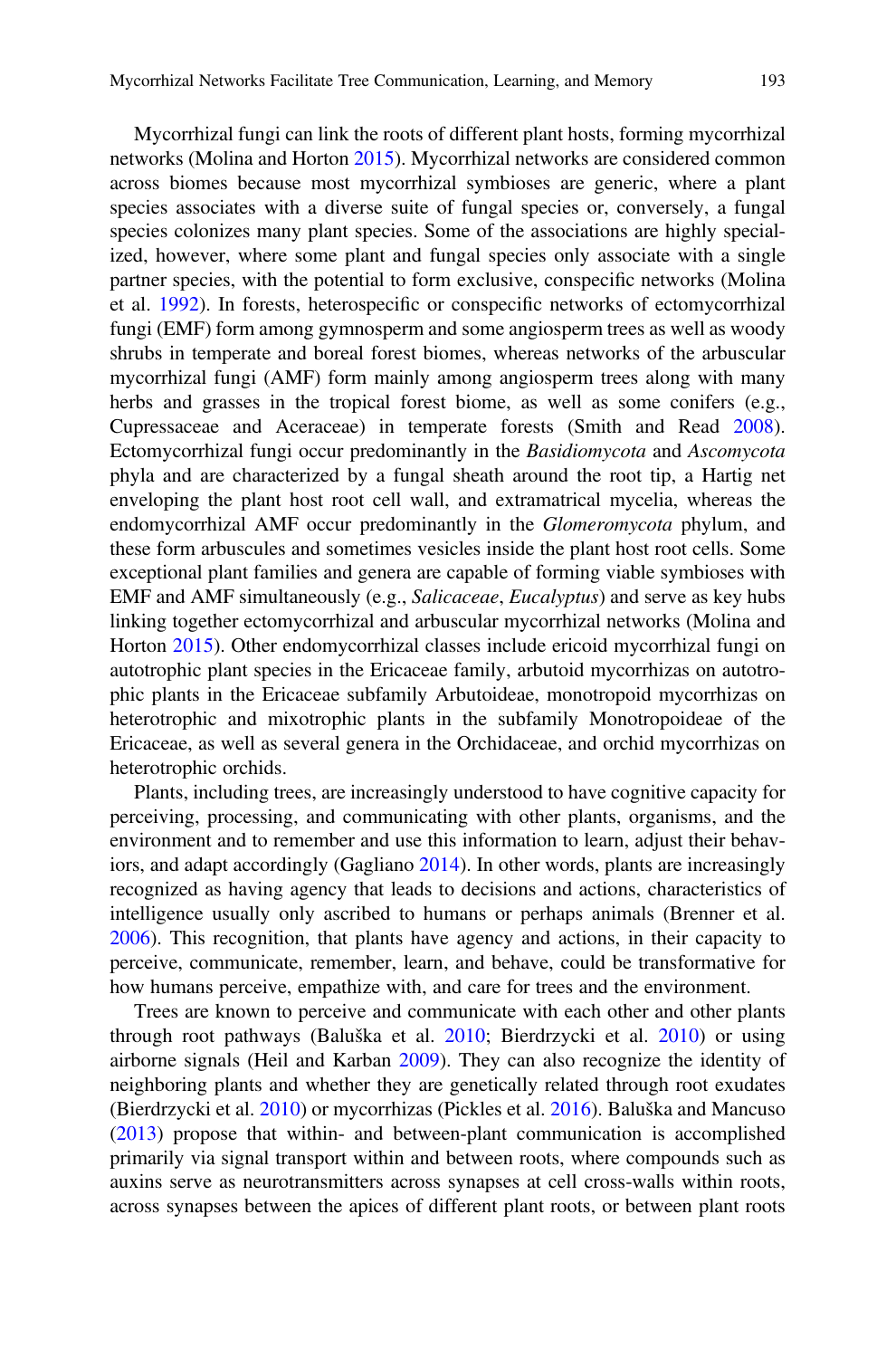and symbiotic microbes and fungi in the rhizosphere. Because all trees are mycorrhizal in nature and mycorrhizal networks are considered ubiquitous in forests (Horton [2015](#page-19-4)), I propose that most belowground communication between trees in nature is mediated by mycorrhizas and that mycorrhizal networks are intimately involved in tree cognition. This follows closely on Baluška and Mancuso's [\(2013](#page-17-1)) recognition that communication between plants, and the involvement of cell-to-cell synapses and neurotransmitter-like compounds, has coevolved with microorganisms. Yet, much of the historic research on plant communication and cognition has been conducted on non-mycorrhizal plants grown in the lab or has not reported on the role of mycorrhizal fungi. The present review seeks to help set the stage for more holistic examinations of various aspects of plant cognition by involving their mycorrhizas in nature.

This chapter aims to review the fundamental role of mycorrhizal fungal networks in communication between trees and the functional, ecological, and evolutionary significance of this communication to forest communities in nature. I will review existing experimental evidence for cognition among trees facilitated by mycorrhizas, showcasing examples from the research in my lab. It is my hope that this might lead to an integrated approach to studying plant cognition in natural ecosystems that includes plant microbiomes.

### 2 Evidence for Tree Cognition Facilitated by Mycorrhizas

Cognition of plants, and the complex adaptive behaviors it triggers for enhanced fitness, requires perception, agency, and action (Gagliano [2014](#page-18-2)). While cognition and intelligence are usually considered exclusively the domain of humans and perhaps animals due to the existence of their central nervous systems, scientists in the field of plant cognition have effectively provided scientific evidence and argued for neuronal aspects in plants. This includes the existence of plant cell cross-walls, plasmodesmata, and synapses at root apices, analogous to neural synapses; signaling molecules that cross these synapses and transmit information via calcium-regulated exocytosis and vesicle recycling to neighboring cells, similar to neurotransmitters; and action potentials that rapidly transmit electrochemical signals to control plant physiology and behaviors, similar to a central nervous system (Baluška et al. [2005\)](#page-17-4). Baluška et al. ([2005\)](#page-17-4) extend this concept to include cells of microbes in symbiosis with plants such as fungi and bacteria, where adjacent or interfacing plasma membranes form immunological synapses with plant cell membranes and molecules cross from plant–cell to microbe–cell, as in the trade of carbon and nutrient molecules across the plant–fungal membranes in mycorrhizas. Trees and plants use this neuronal physiology to then perceive the affordances of their environment (Gagliano [2014\)](#page-18-2) through multiple sensory organs, including their leaves, roots, and microbiome (Karban et al. [2014](#page-19-5); Bierdrzycki et al. [2010](#page-17-3); van der Heijden and Hartmann [2016](#page-22-0)).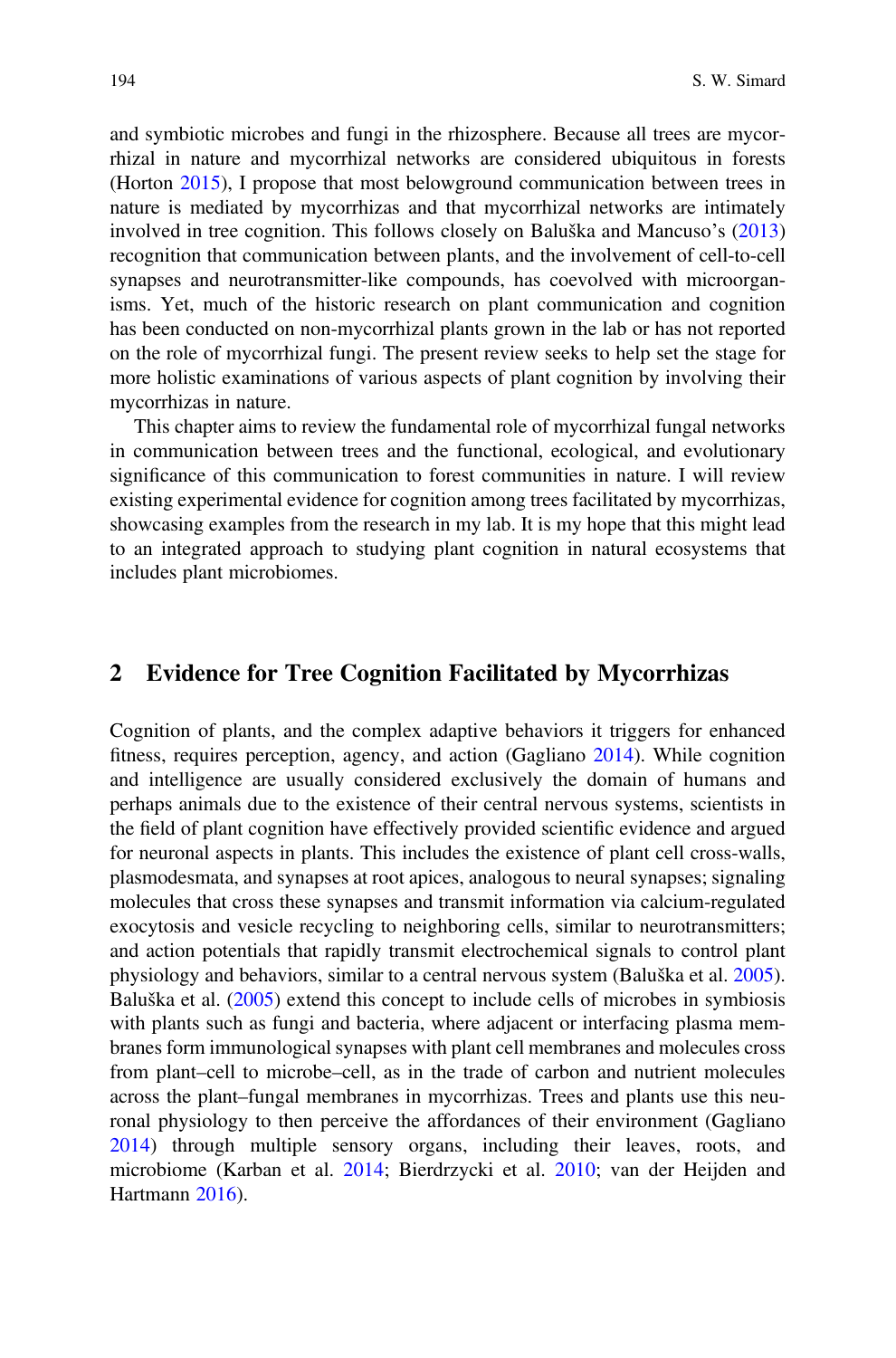Yet, the absence of a brain, and its vast system of neurons, neurotransmitters, and action potentials organized as nodes and links in a complex modular neural network, now considered fundamental to neural plasticity, flexibility, and hence intelligence, questions the position that plant cognition is sophisticated and intelligent (e.g., good at making decisions, planning, organizing behaviors, solving problems, etc.) (Brenner et al. [2006;](#page-18-3) Gagliano [2014](#page-18-2); Barbey [2017\)](#page-17-5). Charles and Francis Darwin controversially proposed, with their "root-brain" hypothesis, that the root apex, located between the apical meristem and elongation zone of a root tip, acts like a brain-like organ that controls plant behavior, as with animals (Darwin [1880\)](#page-18-4). Baluška et al. [\(2009](#page-17-6)) provide support for this hypothesis with the existence of "animal-like sensory-motoric circuits which allow adaptive behavior" such as root crawling and plant tropisms. However, in my view, the "root-brain" hypothesis cannot on its own adequately explain the sophisticated plant behaviors we observe in roots because, by nature of their energy-expensive constitution of cellulose, they lack the degree of flexibility needed to rapidly develop new transient pathways for tacking unique problems. Moreover, the "root-brain" hypothesis does not adequately fit with the new network neuroscience showing that general intelligence (g) arises from the existence of both "crystallized intelligence' (similar to memory) resulting from strong, well-worn overlapping pathways (or bonds) that access easy-to-reach network states, as well as "fluid intelligence" (similar to learning) resulting from weaker, more transient pathways and connections that access difficult-to-reach network states (Barbey [2017](#page-17-5)). To help complete the picture, I posit that when plants enter into symbioses with mycorrhizal fungi, this provides them with the necessary topology and energetics for sophisticated intelligence. Evidence for this follows.

### 3 Topology of Mycorrhizal Networks

Network topology refers to the arrangement of the various elements (nodes, links) of a communication network. In your brain, nodes and links could be neurons and axons; in a forest, they could be trees and interconnecting mycorrhizal fungal mycelia. Network topology determines how freely nodes interact with each other; how intense, frequent, or efficient their interactions are; and how vulnerable or resilient the network is to loss of specific nodes or groups of nodes (modules) (Bascompte [2009\)](#page-17-7). Research in network neuroscience shows that general intelligence (g) is positively correlated with neural network architecture that is scale-free (the distribution of links per node follows a power-law, where there are a few highly connected nodes (i.e., hubs) and many weakly connected nodes) with small-world properties (cliquish, with frequent and strong links within cliques) (Barbey [2017\)](#page-17-5). The scale-free network topology contrasts with random or regular networks, whose links are distributed more equally among nodes (Fig. [1](#page-5-0)). This architecture balances local with global efficiencies by having high local clustering (hubs, cliques, modules) and short path lengths (distance between distal nodes or clusters), allowing low-cost short-distance connections as well as shortcuts via hops and skips among distal nodes,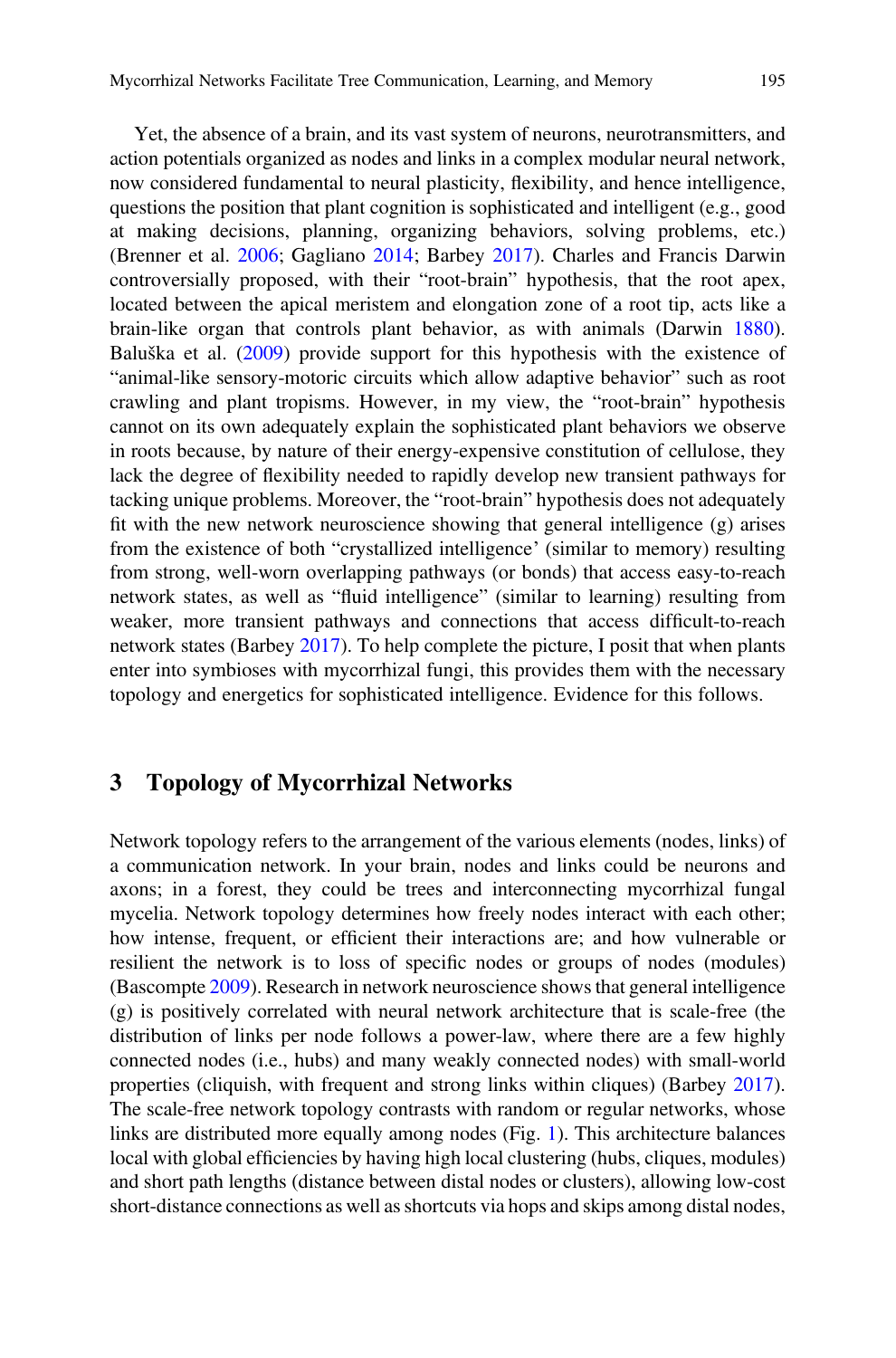<span id="page-5-0"></span>

Fig. 1 (a) Random network and (b) scale-free network models. In forests, the circles (nodes) can represent trees, and the lines (links) can represent interconnecting mycorrhizal fungal genets. The random and scale-free networks differ by the pattern and accessibility of links. In random network models, each tree node is linked to a relatively small number of other nodes that are randomly distributed around the network. These networks can be easily traversed because there are few steps, or degrees of separation, between nodes. Random networks are more resilient to perturbations than scale-free networks. In scale-free models, the degree of links between nodes is variable, where some nodes, or hubs, are highly connected relative to the average (Barabási and Albert [1999\)](#page-17-10). This model is more representative of living networks, such as mycorrhizal networks, which grow by accretion and have a dendritic form. Figure source: Wikipedia. Reproduced with permission from Simard [\(2012\)](#page-21-4)

modules, or cliques that promote global information processing (Bray [2003](#page-17-8)). In your brain, you can think of modules or cliques as cortexes and lobes (e.g., frontal, temporal, parietal, etc.). In forests, modules could be clusters of trees, different species, or functional groups of species; or from a fungal perspective, they could be fungal species or functional groups such as exploration types. [Exploration types, including long distance, short distance, and contact, are distinguished based on the amount of emanating hyphae or the presence and differentiation of rhizomorphs and are considered important in accessing the diversity of soil substrates needed to supply trees with adequate nutrition (Agerer [2001\)](#page-17-9)]. They are also important to modes of resource transmission through mycorrhizal networks (Teste et al. [2009](#page-21-3); Hobbie and Agerer [2010](#page-19-6)). In either brains or mycorrhizal networks, modules are interconnected, albeit less frequently than within modules, by axons or mycorrhizal fungi.

In scale-free networks, this modular characteristic allows for specialized information processing while small-world properties allow for global and local efficiency and flexibility in memory-based learning. The presence of strongly connected modules and hubs supports linkage, nestedness, and short path lengths among nodes important in the mobilization of crystallized knowledge (i.e., memory) for learning. On the other hand, they also leave the network vulnerable to loss of key hubs (e.g., local injury to a brain lobe, high-grade logging, or pathological selection of the largest trees in a forest). The presence of weakly linked nodes (e.g., frontoparietal and cingulo-opercular networks or patches of small regenerating trees in forest gaps), by contrast, supports globally efficient small-world topology,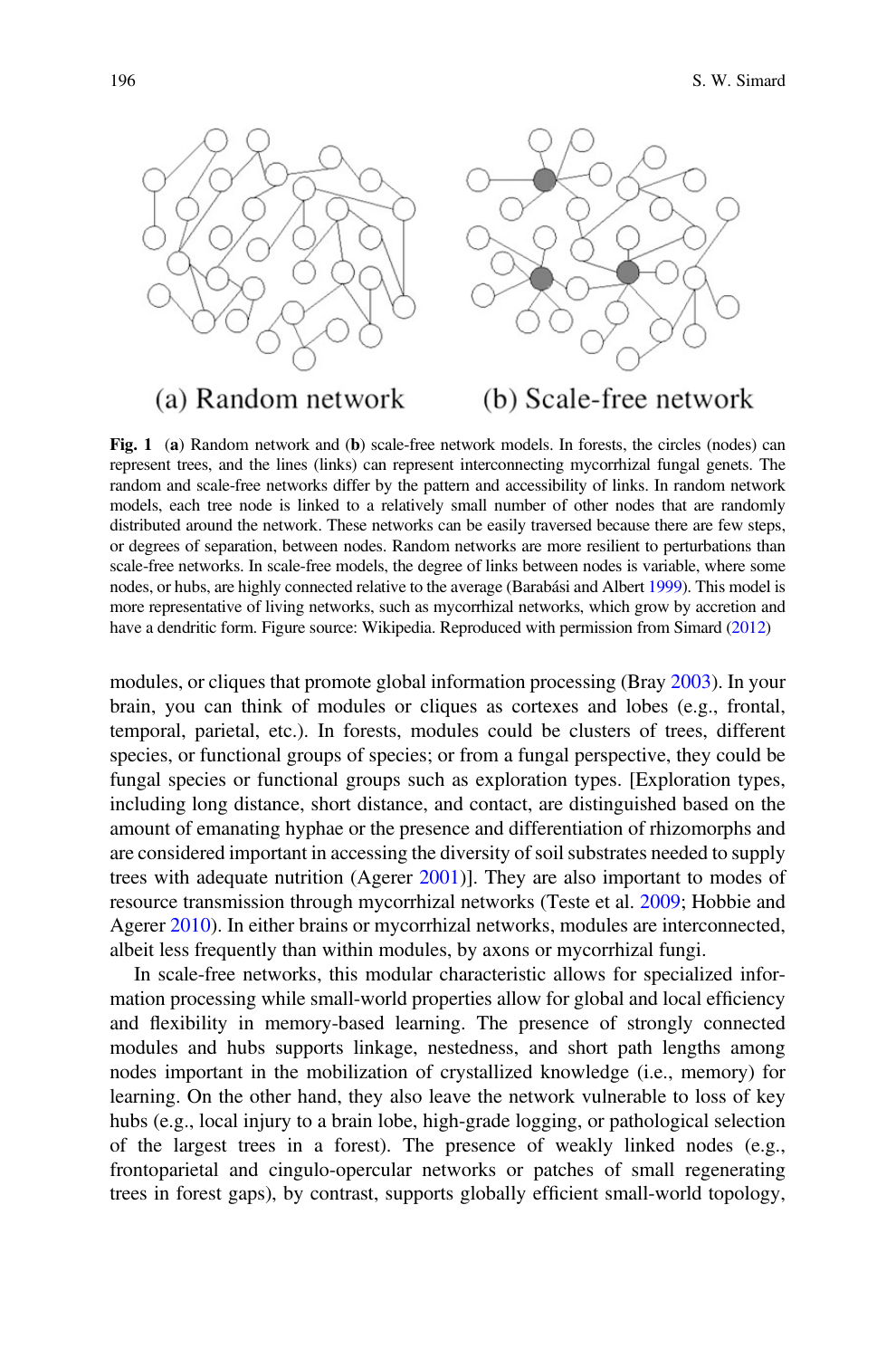access to difficult-to-reach states, and rapid adaptive behavior in novel situations (i.e., rapid learning) (Barbey [2017](#page-17-5)). In your brain, weak linkages can develop through rapid growth of synaptic connections between neurons and the myelination of nerve fibers, and these are strengthened via pruning in response to environmental conditions, which represents learning (Craik and Bialystok [2006\)](#page-18-5). In mycorrhizal networks, weak linkages develop rapidly via cell expansion at growing mycelia fronts, where fungal apical tip growth, branching, anastomosis, and colonization of new plants occurs; this is thought to be accomplished predominantly by contact or short-distance explorer ectomycorrhizal fungal species (Agerer [2006](#page-17-11); Hobbie and Agerer [2010;](#page-19-6) Heaton et al. [2012\)](#page-19-2). This mycelium is very active, dynamic, and adaptive to simultaneously grow, prune, and regress in response to the rapidly changing environment, as in learning. It can also develop, via pruning, strong links that involve complex chords, strands, or rhizomorphs, predominantly formed by long-distance explorer fungi (Boddy and Jones [2007\)](#page-17-12). These rhizomorphs not only exploit nutrients over short distances but also grow over long distances to reach disparate resource patches or form connections with distant ectomycorrhizal plants or modules (Agerer [2006](#page-17-11); Lilleskov et al. [2011\)](#page-20-6). They are capable of rapid, efficient high-volume resource transfer (Agerer [2006](#page-17-11)). You can think of the long-distance exploration rhizomorphs as analogous to "crystallized intelligence" and the rapidly expanding mycelial front of short-distance and contact explorers as "fluid intelligence." According to Barbey [\(2017](#page-17-5)), neuroscience research shows that this kind of scale-free network topology provides the greatest flexibility and dynamics that are crucial to learning and intelligence. It also shows that neural networks have the flexibility to transition between topologies, for example, from scale-free toward regular topology that is associated with more specific cognitive abilities and or toward a random topology that is associated with broader, more general abilities. Recent research in forest ecosystems also shows that mycorrhizal networks can transition from scale-free to regular and back to scale-free topology with the harvesting and planting of trees and subsequent stand development (van Dorp [2016\)](#page-22-1). This dynamic flexibility likely underlies the diverse intelligence present among humans and forests.

Mycorrhizal network topology in forest stands, where trees are modeled as nodes and interconnecting fungal hyphae as links, is strikingly similar to the topology of neural networks in our brains (Southworth et al. [2005;](#page-21-5) Lian et al. [2006](#page-20-7); Beiler et al. [2010,](#page-17-13) [2015;](#page-17-14) Toju et al. [2014](#page-21-6)). In Beiler et al. [\(2010](#page-17-13), [2015](#page-17-14)), we used multi-locus, microsatellite DNA markers to show that most trees in uneven-aged forests of Douglas-fir (Pseudotsuga menziesii var. glauca) were interconnected by mycorrhizal networks of two ectomycorrhizal fungi, Rhizopogon vesiculosus and R. vinicolor. These two sister species of Rhizopogon share narrow host specificity for Douglas-fir (Kretzer et al. [2003](#page-19-7)), and they dominate the diverse community of 65 ectomycorrhizal fungal species that occur in all stages of forest stand development (Twieg et al. [2007\)](#page-21-7). The Rhizopogon species fruit in truffles belowground and have coralloid or tuberculate structures with fine, dark extramatrical hyphae capable of rapidly growing over short distances and forming highly differentiated rhizomorphs capable of transporting water and dissolved nutrients over long distances (Brownlee et al.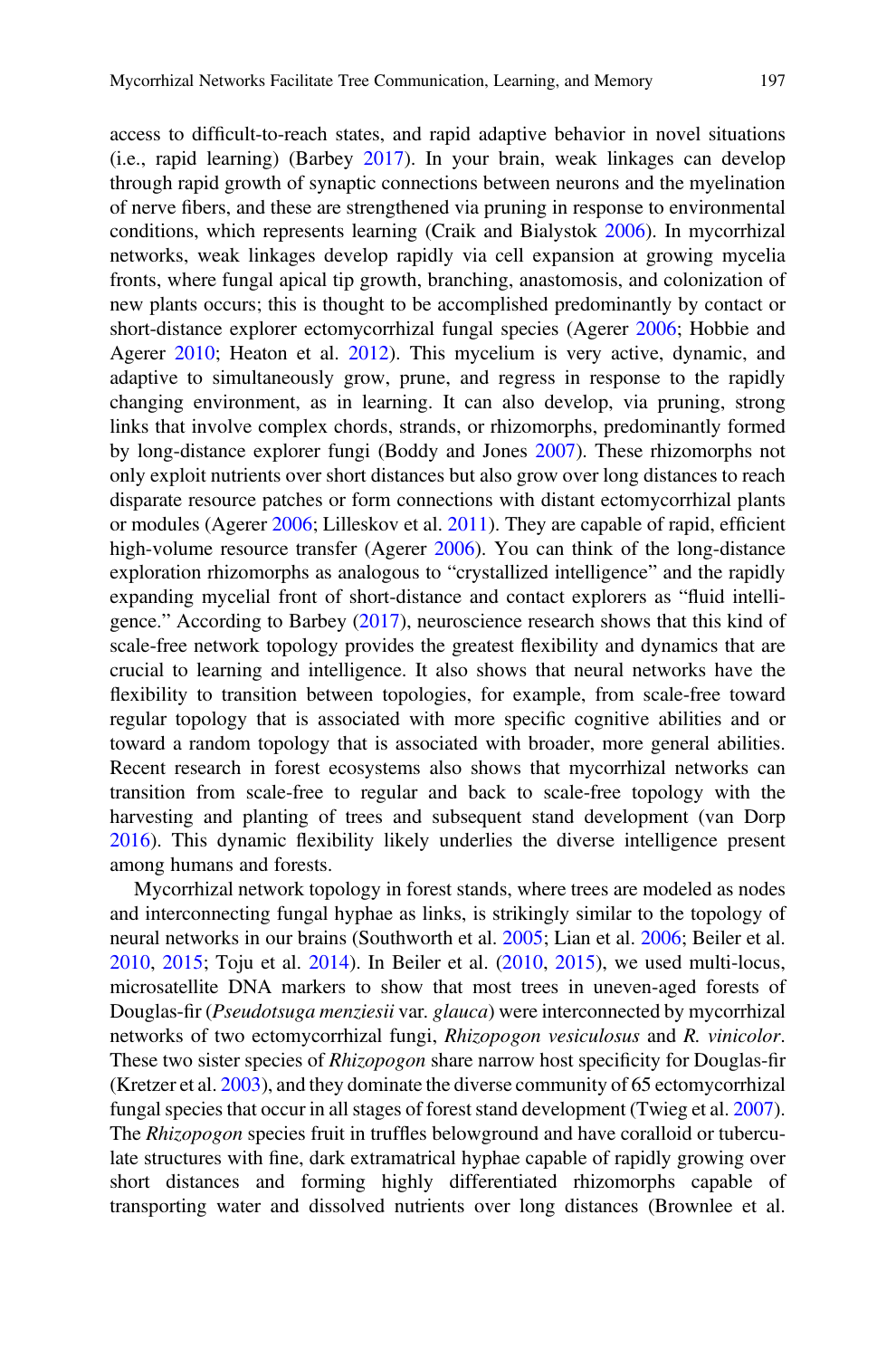<span id="page-7-0"></span>

Fig. 2 Rhizopogon vinicolor in a dry interior Douglas-fir forest of British Columbia. (a) Fruiting body (truffle) on forest floor; (b) tubercle with outside rind removed tubercle; (c) tubercle, rhizomorphs, hyphae, and roots in mineral soil profile; and (d) mixed mycorrhizal hyphal network on surface of mineral soil (forest floor peeled off). Photos by Kevin J. Beiler and Hugues Massicotte. Reproduced with permission from Simard ([2012\)](#page-21-4)

[1983;](#page-18-6) Molina [2013](#page-20-8)) (Fig. [2](#page-7-0)). We found that the short-distance hyphae and longdistance rhizomorphs of R. vesiculosus and R. vinicolor colonized trees of all sizes and ages, forming spatially continuous, complex networks linking together multiple trees in the forest (Beiler et al. [2012\)](#page-17-15).

The Rhizopogon-Douglas-fir mycorrhizal network had a scale-free network structure with small-world properties, where a few large, old hub trees had the greatest number of fungal connections and were linked to many small, young trees that had fewer connections (Beiler et al. [2010,](#page-17-13) [2015\)](#page-17-14) (Fig. [3](#page-8-0)). This architecture makes sense given that rooting density and extent, and hence density of mycorrhizal root tips and connection potential, is correlated with the size of a tree. In a  $30 \times 30$ m patch in one of the stands, a single hub tree was linked to 47 other trees and was estimated to be linked to at least 250 more trees had the larger stand been sampled. The veteran hub trees provided an extensive network into which almost all of the smaller and younger understory seedlings and saplings had established. The high clustering in the network suggested that the old hub trees provided network paths or hyperlinks that bridged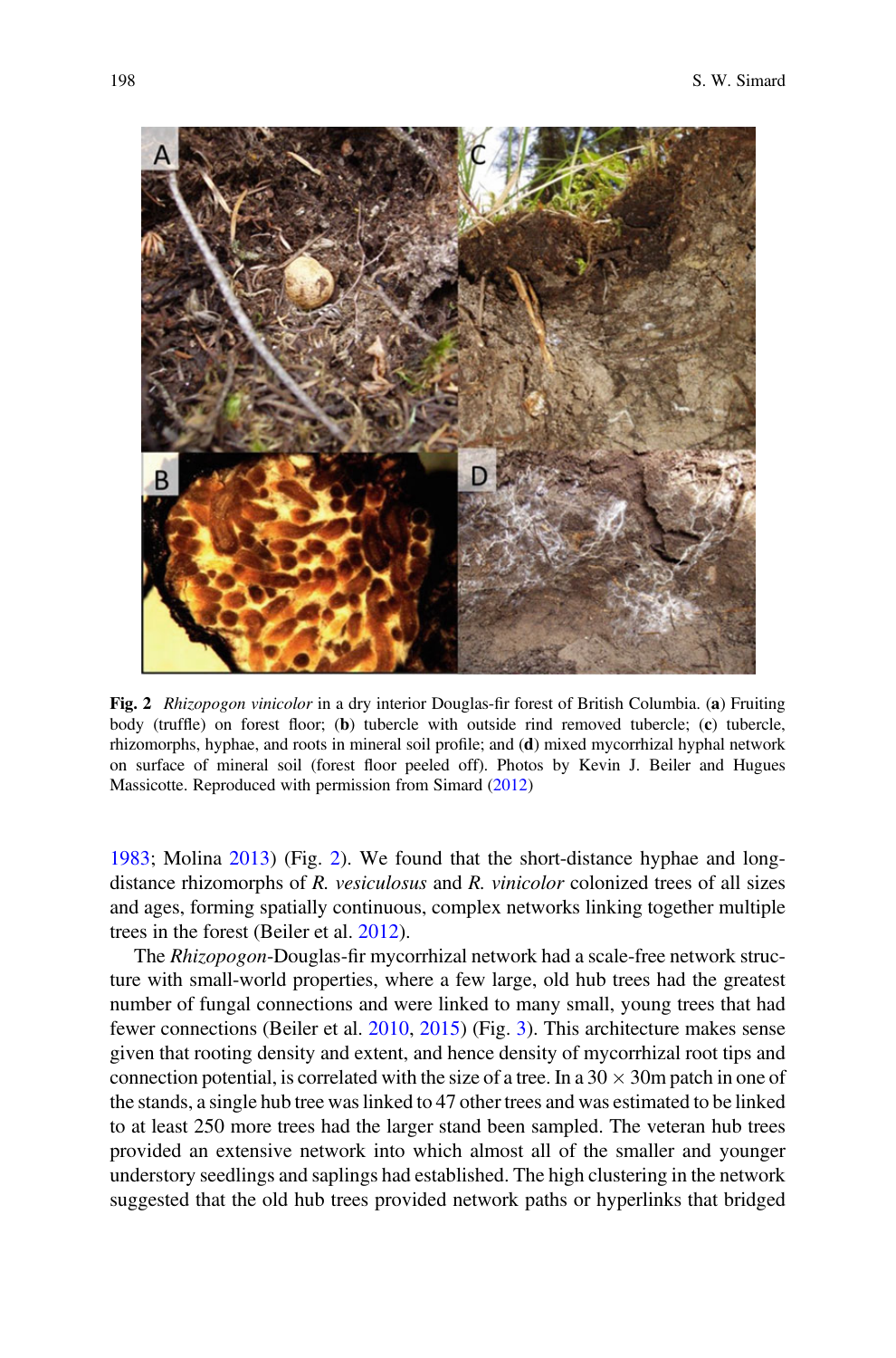<span id="page-8-0"></span>

Fig. 3 Mycorrhizal network topology of Douglas-fir forest showing linkages between interior Douglas-fir trees via shared colonization by *Rhizopogon vesiculosus* and *R. vinicolor* genets. Circles represent tree nodes, sized according to the tree's diameter, and colored with four different shades of yellow or green that increase in darkness with increasing age class. Lines represent the Euclidean distances between trees that are linked. Line width increases with the number of links between tree pairs. Reproduced with permission from Beiler et al. [\(2010](#page-17-13))

cliques (modules) of the densely interconnected younger trees. These pathways allowed the entire network to be easily traversed, which is a small-world property. The high density of fungal links within patches (modules) meant the patches were resilient to random disturbances but also vulnerable to attacks that target hubs. The R. vinicolor linkages were smaller and nested within the larger, denser R. vesiculosus network, forming a cliquish, nested "meta-network," and this nestedness increased network resilience. The network density and complexity is undoubtedly vastly more complex than we were able to describe given that we accounted for only two of the 65 ectomycorrhizal species in the forest, and we did not examine the arbuscular, ericoid, arbutoid, or orchidoid subnetworks associated with other tree and understory plant species that would have been nested within the Rhizopogon network.

### 4 Communication Through Mycorrhizal Networks

The scale-free, small-world network topology of the mycorrhizal network is designed for efficiency—for quickly shuttling signals through links among numerous trees, including between old hubs and young nodes, and for minimizing the costs of this information transmission while maximizing the impact on growth and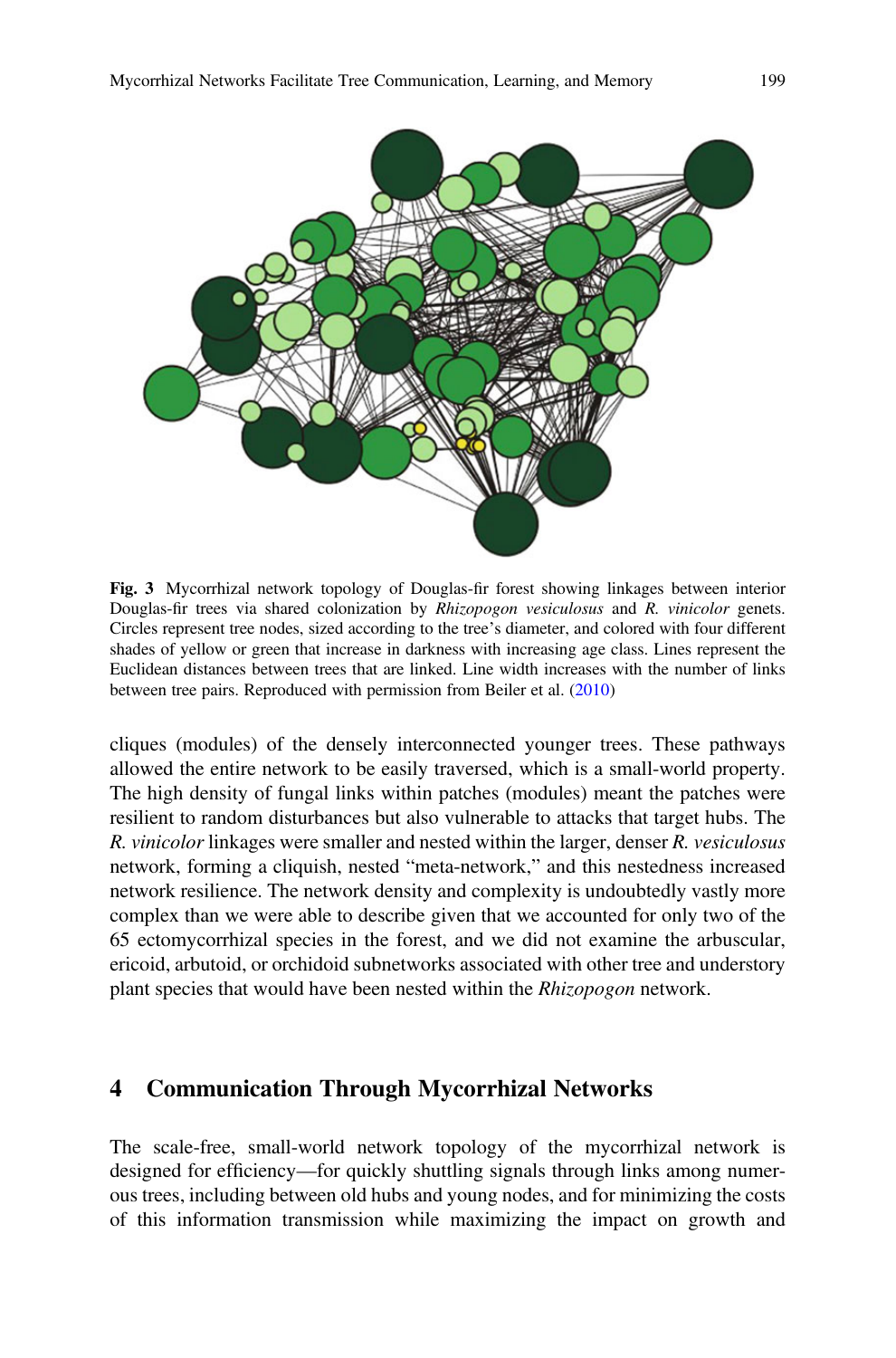adaptation of the network (Barbey [2017](#page-17-5)). Our numerous experiments have found that a multitude of signals—including nitrogen, carbon, water, defense molecules, and kin recognition information—transmit back-and-forth among Douglas-fir trees through ectomycorrhizal networks (for a review, see Simard et al. [2015](#page-21-8)). Phosphorus (Eason et al. [1991;](#page-18-7) Finlay and Read [1986;](#page-18-8) Perry et al. [1989](#page-20-9)), other defense signals (Song et al. [2010;](#page-21-9) Babikova et al. [2013](#page-17-16)), allelochemicals (Barto et al. [2011\)](#page-17-17), nutrient analogues (Meding and Zasoski [2008](#page-20-10); Gyuricza et al. [2010\)](#page-19-8), and genetic material (Giovannetti et al. [2004](#page-18-9), [2005](#page-19-9)) have also been shown to transmit through arbuscular networks or among different ectomycorrhizal plants in other studies. These compounds can be large or small and include fungal carbohydrates (e.g., trehalose, mannitol, arabitol, and erythritol, see below), amino acids (e.g., glutamine and glycine), lipids, N ions (NH4+ or NO3-), phosphates, and nuclei (Martin et al. [1986;](#page-20-11) Smith and Smith [1990](#page-21-10); Bago et al. [2002](#page-17-18); Giovannetti et al. [2005](#page-19-9); Nehls et al. [2007\)](#page-20-12). Phytohormones such as auxins and jasmonates, which are signals important in regulating the mycorrhizal symbiosis as well as plant phenotypic plasticity, have also been shown to converge in mycorrhizal hubs (Pozo et al. [2015\)](#page-20-13). Most of these signals shuttle rapidly within and between the plants—within hours or a few days—and they are of sufficient magnitude to influence plant behaviors such as root foraging, nutrient acquisition, growth, or survival (Simard et al. [2012](#page-21-11)). Even faster and more efficient signaling between plants could occur via sound transmission (Gagliano [2012](#page-18-10)) through mycorrhizal networks, much like a conversation over the telephone, but this mode of communication has yet to be explored in mycorrhizal networks.

In my view, the transmission of signals or resources or molecules or sounds between plants through mycorrhizal fungal networks constitutes communication. The Latin root of the word communication is communicat, or share, and it is the transfer or sharing of information through a common system of signals that benefits both the sender and the receiver. As argued by Gagliano [\(2012](#page-18-10)), interplant signaling of information is now widely accepted among scientists as a form of communication between plants. Moreover, where signaling is communication, the signals that are communicated constitute language (Gagliano and Grimonprez [2015](#page-18-11)). Language can include spoken or written words, sounds, signals, or gestures used to communicate and is used by individuals, whether human, animal, or plant, to make sense of and survive in this world. In this sense, the chemistry or sound transmitted between plants is their language, and by analogy, the highly varied compounds or sound waves emitted constitute their vocabulary. This language has emerged from local repeated iterative interactions among plants, fungi, other organisms, and the environment, leading to increased fitness of the species by enhancing their adaptive capacity, learning capabilities, and ultimately coevolution (Gagliano and Grimonprez [2015\)](#page-18-11). It allows plants to plastically adjust to environmental challenges, and this ability is enhanced by their associated microbiota.

Signals that are transmitted cell-to-cell and tree-to-tree through mycorrhizal networks can be considered analogous to neurotransmitters in biological neural networks. Some of the amino acids and phytohormones transmitted through mycorrhizal networks are structurally analogous to neurotransmitter transporters that are highly conserved in humans and animals (Wipf et al. [2002](#page-22-2); Baluška et al. [2005](#page-17-4)). Auxin, for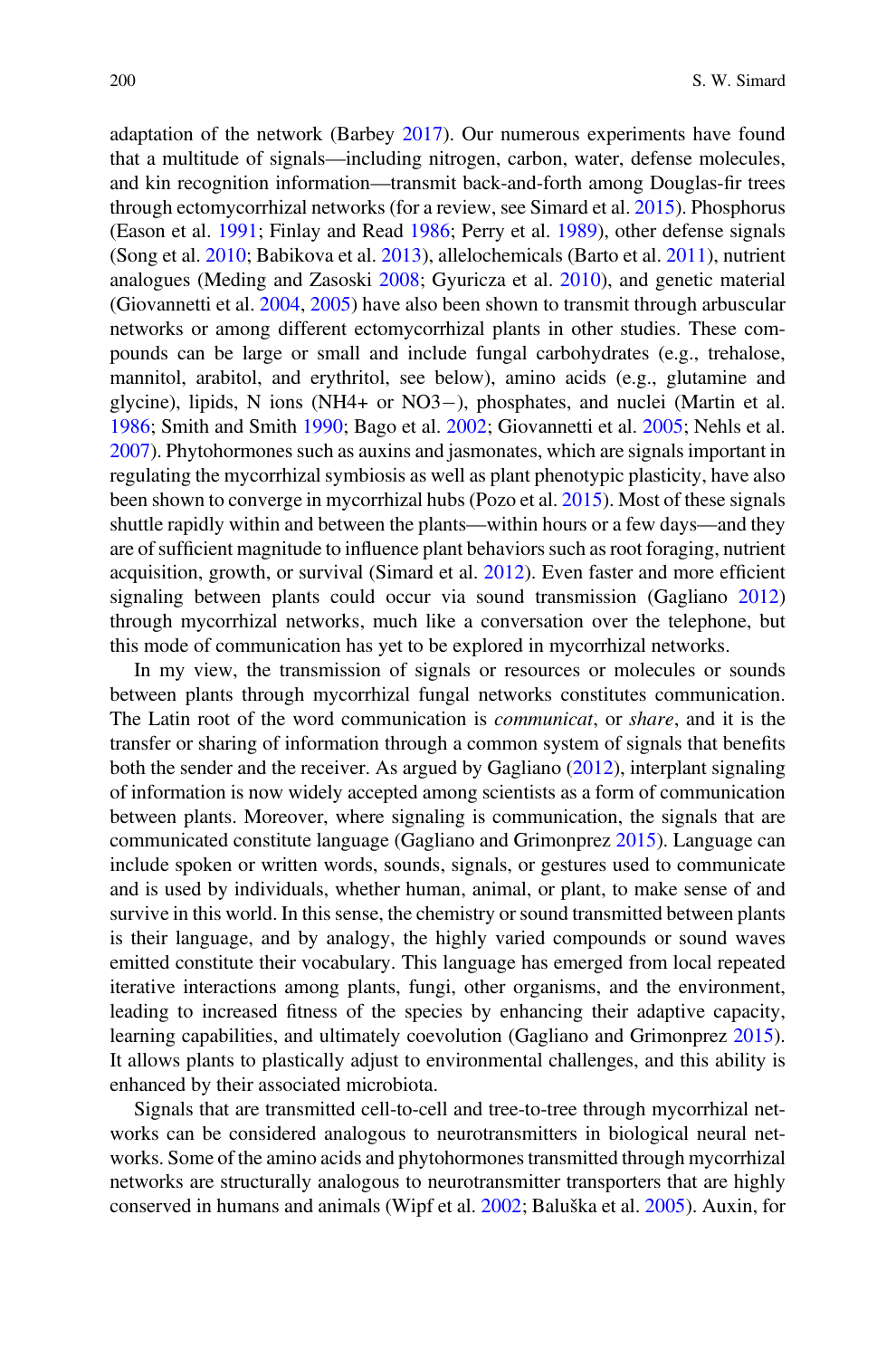example, is structurally similar to serotonin (Pelagio-Flores et al. [2011;](#page-20-14) Baluška and Mancuso [2013](#page-17-1)). Glutamate is the most abundant excitatory neurotransmitter in the central nervous system and accounts for over 90% of synaptic transmissions in the human brain. Glycine is the most common inhibitory neurotransmitter and is highly active in the brain and spinal cord (Bowery and Smart [2006\)](#page-17-19). Glutamine and glycine are also the primary amino acids through which nitrogen is transferred from EMF to their hosts (Martin et al. [1986;](#page-20-11) Taylor et al. [2004\)](#page-21-12) and through which nitrogen and carbon are thought to transfer along source-sink gradients through mycorrhizal networks (Martin et al. [1986;](#page-20-11) Teste et al. [2009](#page-21-3), [2010](#page-21-13); Deslippe and Simard [2011;](#page-18-12) Simard et al. [2015](#page-21-8); Deslippe et al. [2016\)](#page-18-13).

These signals, the amino acids, hormones, and other compounds that constitute the language of plants, flow symplastically and apoplastically through the interlinking mycorrhizal hyphae and rhizomorphs of the network, crossing plant and fungal synapses and following source-sink gradients among tree and plant nodes (Simard et al. [2015](#page-21-8)). Leaf photosynthetic activity likely generates nitrogen and carbon sourcesink gradients within donor plants that drive the transport of the amino acids into the mycorrhizal roots, followed by their transmission via mass flow through the interconnecting mycelium, and then up into the xylem of the linked receiver sink plants. Glutamine contains five C atoms for every two N atoms, and glycine contains two to one, reflecting the high-energy cost of N assimilation by plants (Martin et al. [1986;](#page-20-11) Taylor et al. [2004\)](#page-21-12). When glutamine and glycine are delivered in high quantities from the mycelium to the plant (Yang et al.  $2010$ ), the plant would receive a significant C subsidy in addition to N, while the fungus would still receive its most limiting resource, C, from the plant. Teste et al. [\(2009](#page-21-3)) used dual isotope labeling with  $13^1$ C and  $15^1$ N to show that nitrogen-rich Douglas-fir saplings simultaneously transferred N and C to N-poor conspecific germinants through mycorrhizal networks and that this corresponded with greater 2-year receiver seedling survival. The relative amounts of N  $(0.0018\%)$  and C  $(0.0063\%$  of photo-assimilate) transferred had a stoichiometry of 2N:7C, which is similar to glutamine (2N:5C), alanine, and cysteine (2N:6C), but the transmitted compounds were never identified in that study (Teste et al. [2009\)](#page-21-3). In the central nervous system, some of these amino acids (glutamate, cysteine) activate postsynaptic cells, whereas others (glycine, alanine) depress the activity of postsynaptic cells (Dehaene et al. [2003](#page-18-14)). In plants, these compounds are involved in basic metabolism, such as regulation of ion transport, modulation of stomatal opening, enzyme and protein synthesis, gene expression, etc. (Rai [2002\)](#page-20-15).

Both the plant nodes and fungal links are involved in the regulation of interplant communication. Resources and signals transmit back-and-forth between plants through the fungal networks according to supply and demand or stress gradients in the plant communities, representing a complex underground trading system. This trading of information is like a conversation, where two or more plants and the fungi exchange information in a local setting. Patterns of transmission of C, N, water, and other information depends on source-sink gradients governed by factors such as physiological, nutrient or water status of the donor and receiver plants, stress gradients within the plant community, degree or dependency of these plants on mycorrhization, the fungal species involved in the network, or nutrient or water status of patchy soil environments. Numerous experiments have shown that differences in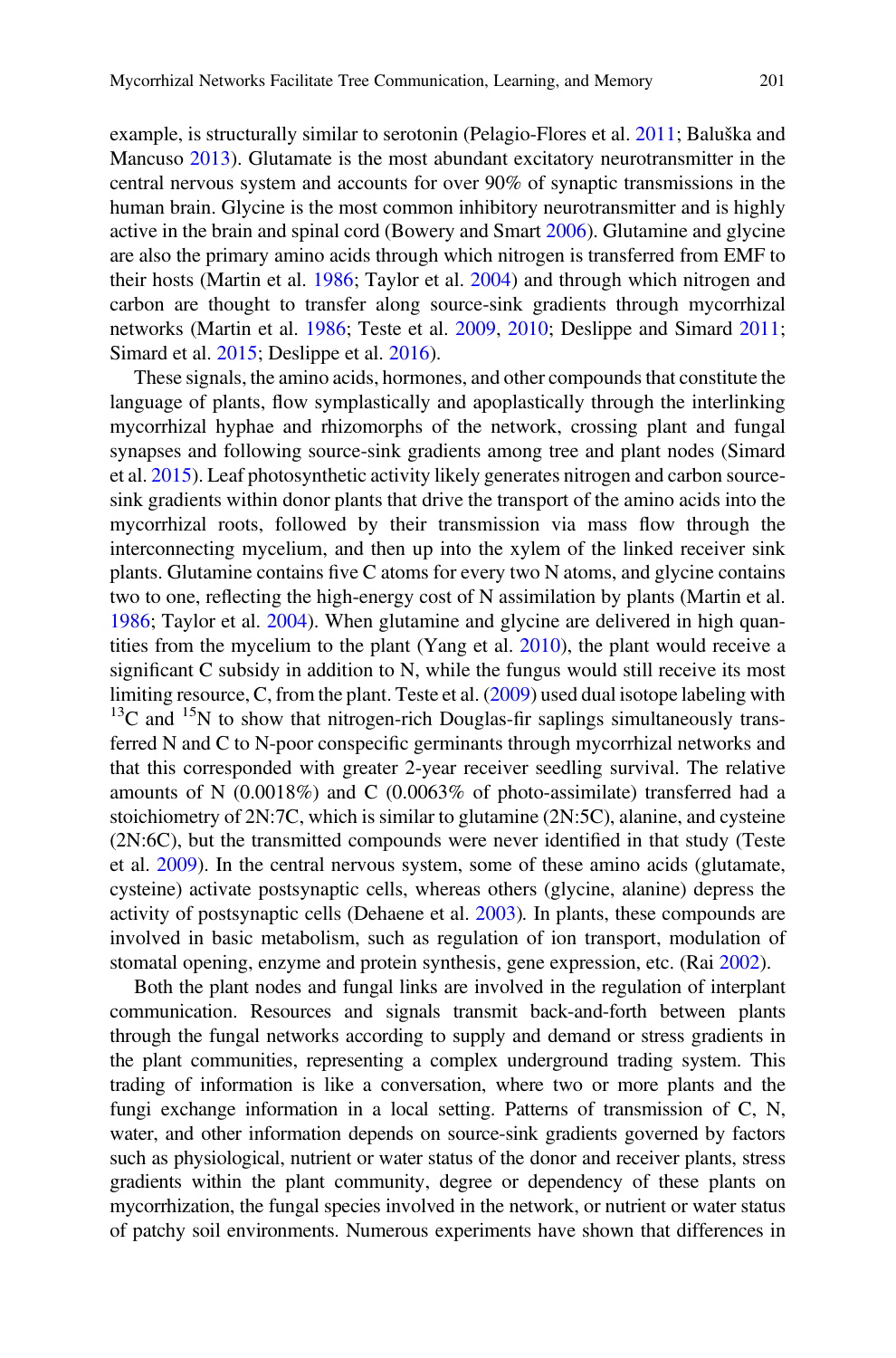physiological source-sink strength or stress among plants (e.g., in photosynthetic rates, growth rates, nutrient content, age, defoliation by pathogens, insects or drought) influence transmission patterns (Simard and Durall [2004](#page-21-14); Leake et al. [2004;](#page-19-10) Selosse et al. [2006](#page-21-15); van der Heijden and Horton [2009;](#page-22-4) Song et al. [2010](#page-21-9)). Characteristics of fungal and associated microbial communities also play important roles (Finlay [1989;](#page-18-15) Rygiewicz and Anderson [1994](#page-20-16); Lehto and Zwiazek [2011](#page-20-17)). The importance of the mycorrhizal fungi to interplant communication has been supported by experiment inoculations with different fungal species (Arnebrant et al. [1993;](#page-17-20) Ekblad and Huss-Danell [1995;](#page-18-16) Ek et al. [1996;](#page-18-17) He et al. [2004](#page-19-11), [2005;](#page-19-12) Egerton-Warburton et al. [2007;](#page-18-18) Querejeta et al. [2012](#page-20-18)) and the use of mesh that allows certain fungal exploration types to join the network (Teste et al. [2009](#page-21-3); Bingham and Simard [2012\)](#page-17-21).

### 5 Plant Behavioral Responses, Learning, and Memory

Plant behavior responses and learning are actions or changes in plant morphology and physiology to environmental stimuli—these flow from the agents of cognition, which include their senses, mycorrhizal networks and signal transmission, as described above. These agents provide plants with sophisticated mechanisms for perceiving their environment, storing the information in their memory banks such as annual growth rings, seeds, or branching, rooting and network topologies, and using this information for memory-based learning that drives behaviors such as choice, decision-making, defense, and neighbor recognition. Communication between plants through mycorrhizal networks, for example, has been associated with behavioral shifts expressed as changes in rooting patterns, mycorrhizal network development, nutrient uptake, and defense enzyme production. These shifts have resulted in changes in survival, growth, and fitness of the sender and receiver plants. McNickle et al. ([2009\)](#page-20-19) define behavior as the expression of plant plasticity that is like a decision point, where each choice involves trade-offs that will affect fitness.

#### $5.1$ **Behaviors**

Plant behaviors that have been influenced by interplant signal transmission through mycorrhizal networks include, for example, changes in (1) plant morphology such as rooting depth, height growth, or mycorrhizal network patterns; (2) plant physiology such as photosynthetic rates, stomatal conductance, and nutrient uptake; and (3) plant fitness indicators such as germination, survival, and gene regulation of defense chemistry. These behavioral changes have been well described in previous reviews, including Selosse et al. ([2006\)](#page-21-15), Simard et al. [\(2012](#page-21-11), [2013](#page-21-16), [2015](#page-21-8)), Gorzelak et al. ([2015\)](#page-19-13), and Horton ([2015\)](#page-19-4). Here, I briefly summarize only those that have been associated with interplant transmission of carbon, nitrogen, and water through ectomycorrhizal networks.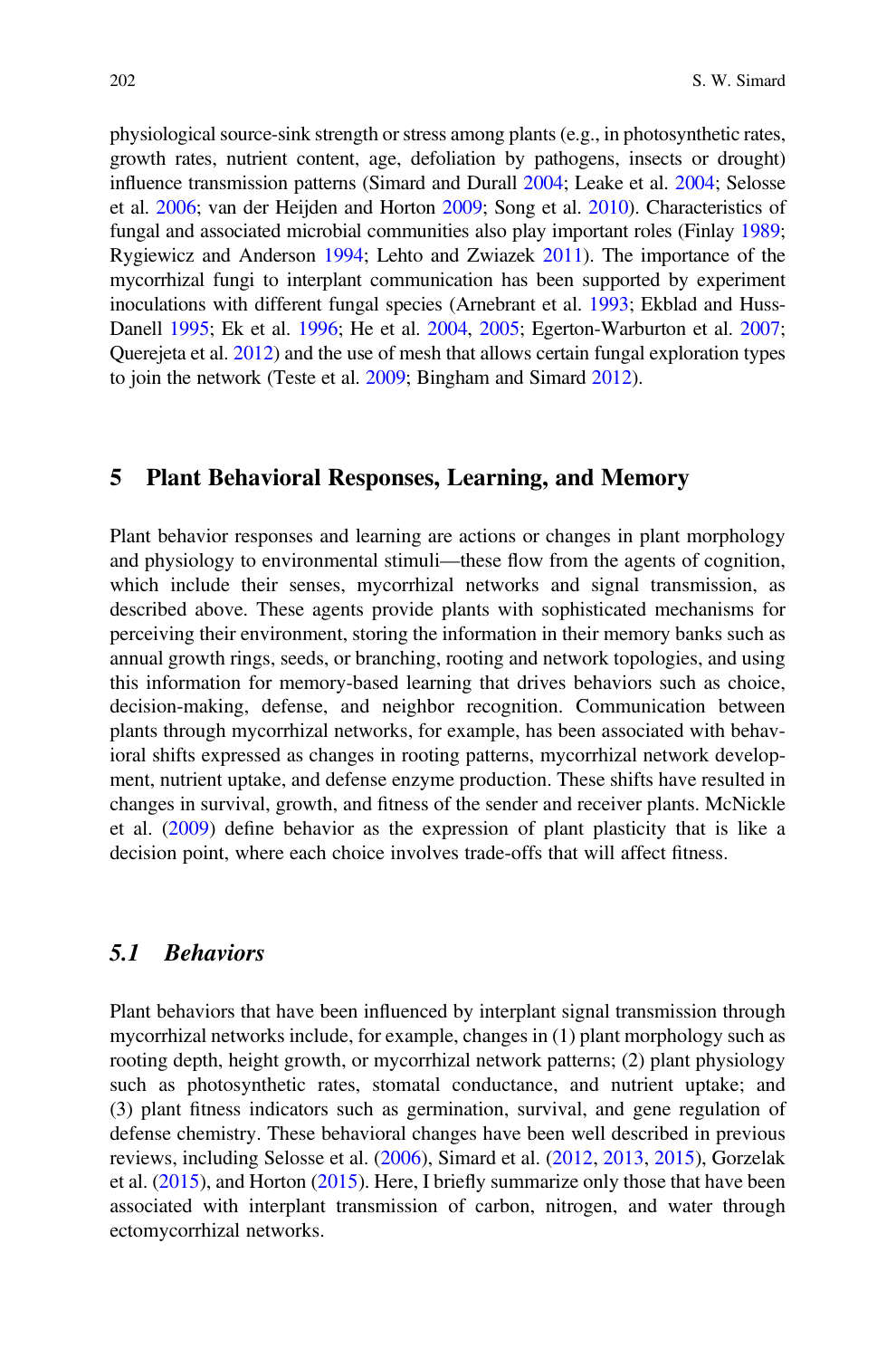Carbon fluxes through ectomycorrhizal networks are substantial and vary with the degree of heterotrophy of the plants; they supply up to 10% of autotrophic, up to 85% of partial mycoheterotrophic, and 100% of fully mycoheterotrophic plant carbon. This carbon supply has been associated with increased survival and growth of autotrophic plants and is essential for the survival of fully mycoheterotrophic plants. For example, in our Douglas-fir forests, seedling establishment success was significantly greater where seedlings had full access to the mycorrhizal networks of older Douglas-fir trees compared to where they did not (Teste et al. [2009;](#page-21-3) Bingham and Simard [2012](#page-17-21)). Access to the network of the old trees not only improved conspecific seedling survival, but seedlings were colonized by a more complex fungal community comprising multiple short- and long-distance exploration types. It is because of their ability to nurture the understory seedlings, many of them related (see below), that we have named the old hub trees "mother trees" (Simard [2012](#page-21-4)). In other plant and tree communities, network-mediated nitrogen fluxes from  $N_2$ -fixing plants have supplied up to 40% of receiver N to non- $N_2$ -fixing plants, and this has been associated with increased plant productivity (e.g., He et al. [2003,](#page-19-14) [2005,](#page-19-12) [2009\)](#page-19-15). Fluxes between non-N<sub>2</sub>-fixing plants have supplied  $\lt 5\%$  of receiver N (e.g., He et al. [2006](#page-19-16); Teste et al. [2009\)](#page-21-3). Ectomycorrhizal networks also facilitate the hydraulic redistribution of soil or plant water following water potential gradients, including Douglas-fir forests, supplying up to 50% of plant water that is essential for plant survival and growth (see Simard et al. [2015\)](#page-21-8).

### $5.2^{\circ}$ 5.2 Learning

Learning occurs when plant perceive their environment and use this information to modify their behavior for optimizing environmental resources to increase fitness. It can involve social learning, trial and error, cultural transmission, and epigenetics (Gagliano [2014](#page-18-2)). Here I provide two examples of mycorrhizal network-mediated social learning and epigenetics in plants involving kin recognition and defense signaling, which we previously described in Gorzelak et al. ([2015\)](#page-19-13).

Plants can recognize the degree of relatedness of neighboring plants through a process called kin recognition, change their behavior for optimally interacting with these neighbors, learn to respond to concurrent changes in the behavior of the neighbors, and in so doing increase fitness (Dudley and File [2008;](#page-18-19) Karban and Shiojiri [2009](#page-19-17); Novoplansky [2009](#page-20-20); Dudley et al. [2013;](#page-18-20) Asay [2013](#page-17-22); Gorzelak [2017\)](#page-19-18). Kin recognition has been shown in several experiments to be mediated by mycorrhizas or mycorrhizal networks (File et al. [2012a,](#page-18-21) [b;](#page-18-22) Asay [2013;](#page-17-22) Pickles et al. [2016;](#page-20-5) Gorzelak [2017\)](#page-19-18). For example, foliar nutrition in AMF Ambrosia artemisiifolia L. improved when it was integrated into a mycorrhizal network with related plants but not conspecific strangers (File et al. [2012a,](#page-18-21) [b\)](#page-18-22). Likewise, in pairs of EMF Douglas-fir seedlings grown in greenhouse conditions, growth attributes and foliar micronutrients were increased in kin compared with strangers grown with older conspecifics (Asay [2013](#page-17-22)). In both cases, mycorrhizal colonization was elevated in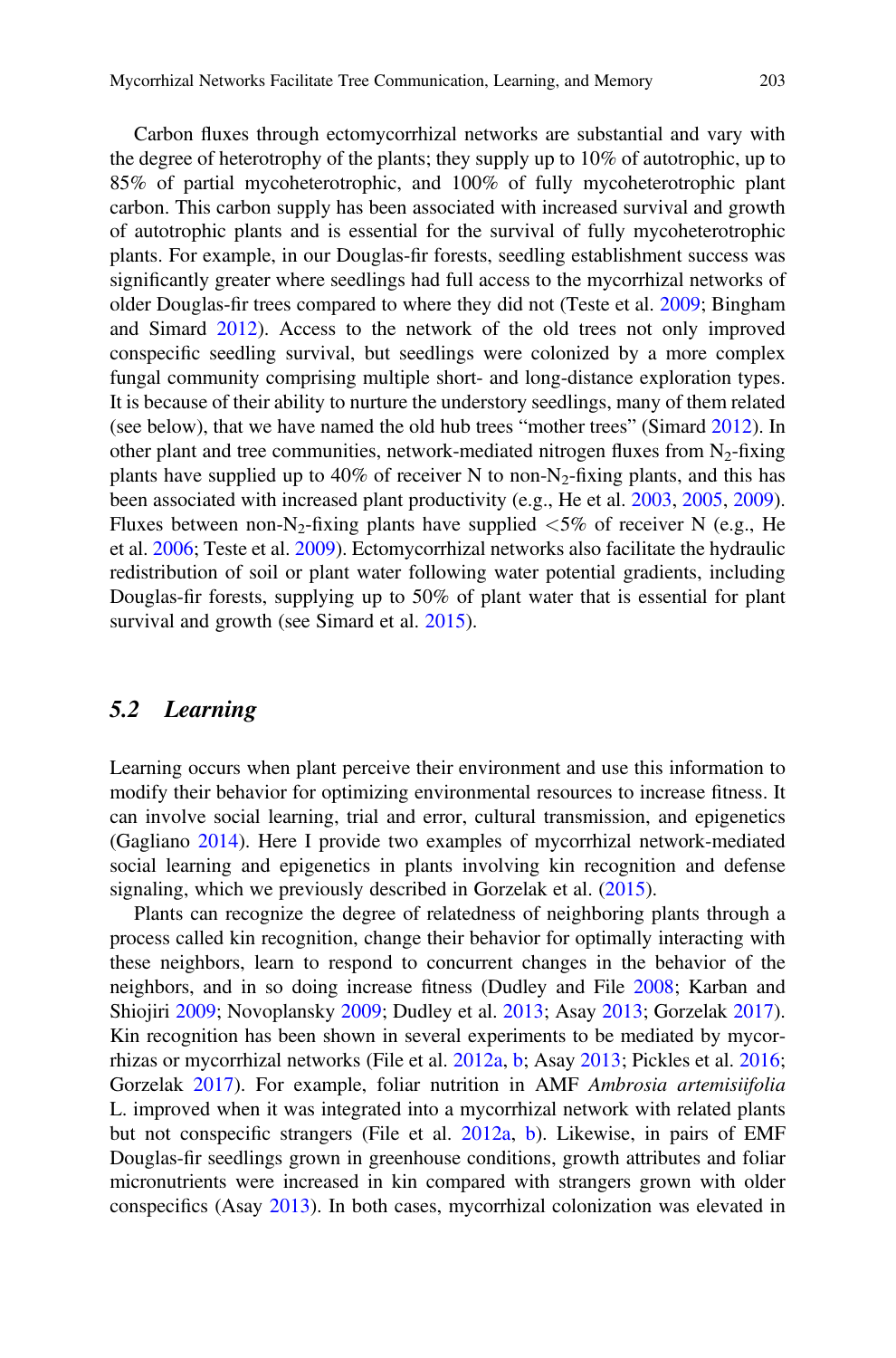the related but not stranger neighbors, which led to increased growth and nutrition of both seedlings in the pair (File et al. [2012a,](#page-18-21) [b;](#page-18-22) Asay [2013\)](#page-17-22). These findings reveal that mycorrhizas and mycorrhizal networks can play an integral role in kin recognition and that learning from increased mycorrhization of kin enhanced the plant morphological and physiological responses. The exact mechanism by which kin recognition occurs, however, is unclear. Nevertheless, there is strong evidence that biochemical signals derived from mycorrhizas or roots are involved (Bierdrzycki et al. [2010;](#page-17-3) Semchenko et al. [2007](#page-21-17)). For example, Semchenko et al. ([2007\)](#page-21-17) showed that root exudates carried specific information about the genetic relatedness, population origin, and species identity of neighbors, and locally applied exudates triggered different root behavior responses of neighbors. This included increased root density, achieved through changes in morphology rather than biomass allocation, suggesting the plants learned from their neighbors to limit the energetic cost of their behavior. Because the overwhelming majority of plants are predominantly mycorrhizal in situ and because mycorrhizal networks are considered common in nature, any root exudates involved in kin recognition are likely to be filtered through mycorrhizal fungi and mycorrhizal networks. In a recent study using stable-isotope probing, we found that mycorrhizal networks transmitted more carbon from older donor Douglas-fir seedlings to the roots of younger kin receiver seedlings than to stranger receiver seedlings, suggesting a fitness advantage to genetically related neighbors (Fig. [4](#page-14-0); Pickles et al. [2016\)](#page-20-5). This may have been facilitated by the greater mycorrhizal colonization of kin than stranger seedlings (Asay [2013](#page-17-22)), creating a stronger sink in the mycorrhizal network, an effect also noted in the study by File et al. [\(2012a](#page-18-21), [b\)](#page-18-22). Gorzelak [\(2017](#page-19-18)) later found that herbivory of Douglas-fir induced greater transfer of carbon through mycorrhizal networks to neighboring kin than stranger seedlings.

Defense signals travelling through mycorrhizal networks also result in rapid behavioral responses of recipient plants, and this is evident in sudden changes in foliar defense chemistry (Babikova et al. [2013;](#page-17-16) Song et al. [2015\)](#page-21-18) and pest resistance (Song et al. [2010](#page-21-9), [2014](#page-21-19)). For instance, broad beans (Vicia faba) responded to aphid attack by swiftly transferring defense signals via mycorrhizal networks to neighboring bean plants, which learned from this to produce aphid-repellent chemicals and aphid-predator attractants (Babikova et al. [2013\)](#page-17-16). This learning represents a trophic cascade generated by pest infestation and signal propagation through the mycorrhizal network. In a different study, defoliation of Douglas-fir resulted in a simultaneous transfer of defense signals and carbon to neighboring healthy ponderosa pine through mycorrhizal networks. The ponderosa pine learned from these triggers to increase defense enzyme production and protect itself against the loss of healthy hosts (Song et al. [2015](#page-21-18)). In earlier studies, Song et al. ([2010,](#page-21-9) [2014\)](#page-21-19) showed that increases in mycorrhizal network-mediated enzyme production flowed from upregulation of defense genes and modification of gene expression, constituting an epigenetic effect. Responses to pest infestations can also lead to larger-scale generational changes in the behavior of plant-symbiont systems. Shifts in ectomycorrhizal community composition caused by a variety of factors, such as host mortality (e.g., pine beetle outbreaks; Kurz et al. [2008\)](#page-19-19), can result in ecological memory effects that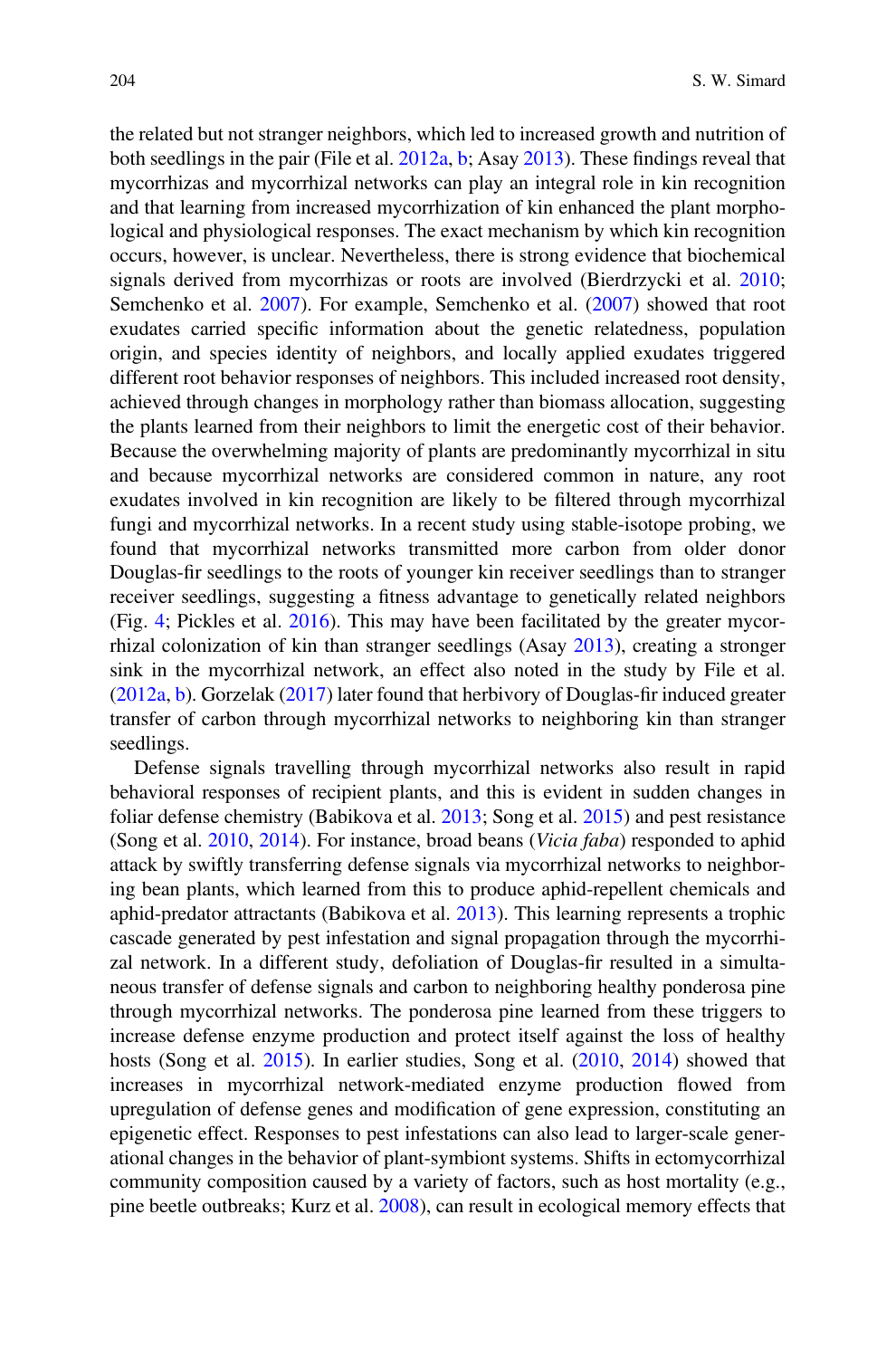<span id="page-14-0"></span>

Fig. 4 Distribution of excess  $^{12}$ C equivalent (mg) added to each tissue or soil partition in terms of (a) the total mass added and (b) the percentage of partition C comprised of enriched biomass, following labeling and a 6-day chase period for all donor (D) and kin recipient (R) partitions analyzed. Shoot, root, ECM, wash, and fine partitions represent their total biomass, whereas  $D_{\text{coarse}}$ and R<sub>bulk</sub> soil partitions represent a subsampling of the entire soil environment. Inset shows rescaled recipient partitions for comparison. Letters indicate significant differences between partitions compared within D and R compartments. Reproduced with permission from Pickles et al. [\(2016](#page-20-5))

impact future generations of the host species (Karst et al. [2015\)](#page-19-20). For example, in areas of western North America dramatically impacted by the mountain pine beetleinduced dieback of lodgepole pine (Pinus contorta), EMF have declined significantly (Treu et al. [2014\)](#page-21-20). Seedlings grown in soils from beetle-attacked pine stands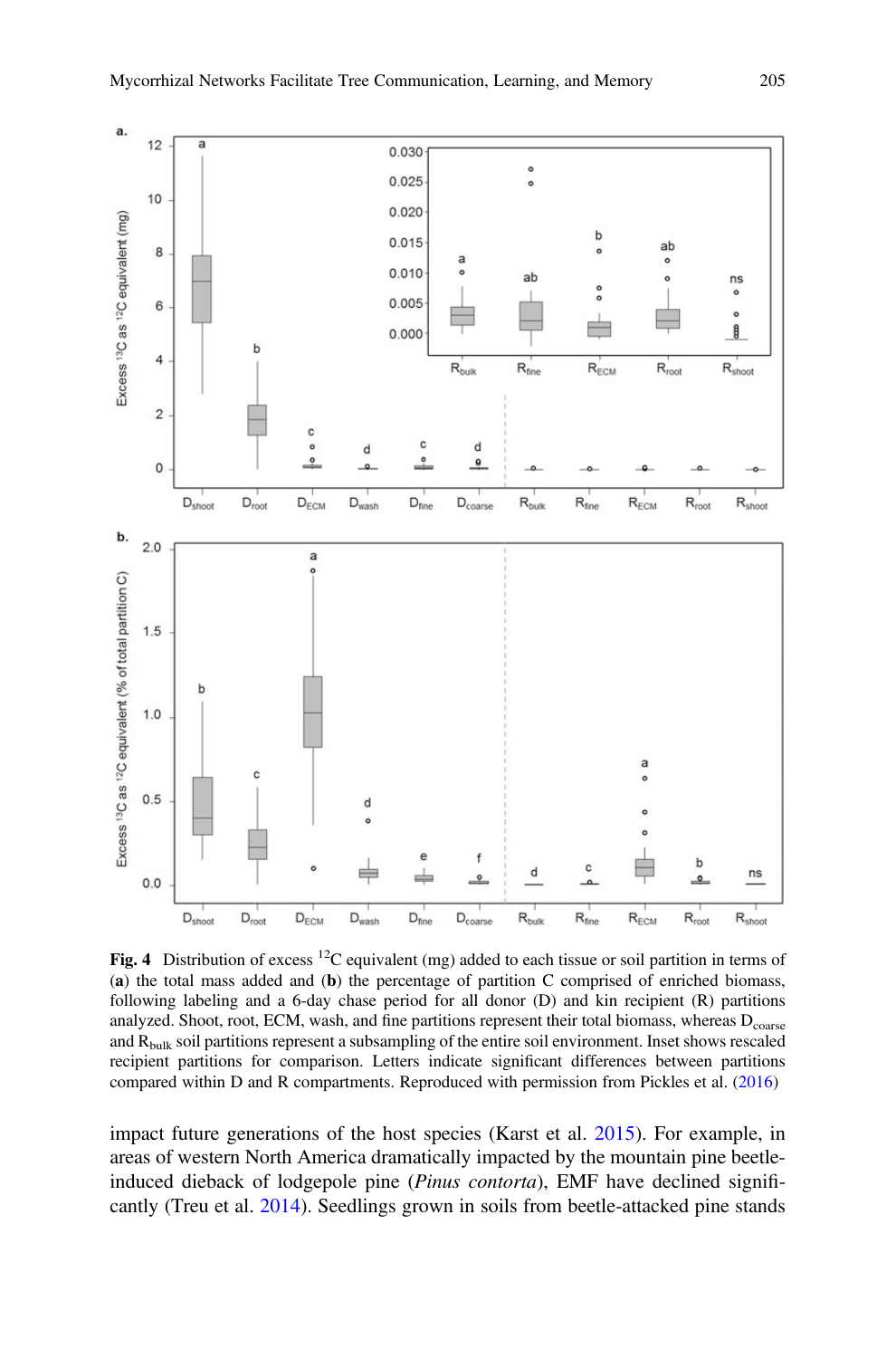learned from this decline and then expressed both reduced biomass and reduced production of monoterpenes compared with those grown in soil from undisturbed pine stands. This reveals a transgenerational cascade involving learning, memory, and epigenetics mediated by fungal symbionts (Karst et al. [2015](#page-19-20)).

### $5.3$  $\frac{3}{3}$

Memory is a process by which organisms acquire, encode, store, and retrieve information. This information can then form the basis for experiential learning, where organisms modify their actions for improved fitness. One interesting example of memory-based learning is emerging from our new research in the salmon forests of the Pacific Coast.

We are studying now, how "mother trees"—the ancient cedars, spruces, and firs of the Pacific Coast—transmit nutrients via their massive fungal networks through the forest, feeding the entire ecosystem. Here is how we think this works. The salmon eggs hatch in the freshwater streams of the coastal forests, and then the fry, swim out to the sea, where the fish spend their adult lives feeding in the open ocean. Every spring and fall, the salmon return to their mother streams to breed and die, carrying with them nutrients from the ocean. The Aboriginal people of the Pacific Coast use the salmon for their livelihoods and have traditionally built tidal stone traps at the mouth of marine spawning rivers to passively catch the fish. Not only people but other predators and scavengers, including grizzles, wolves, and eagles, also feed on the carcasses. These creatures carry their catch up the riverbanks, settling to feast on the safe, warm, dry benches under the mother trees in the riparian forest. In so doing, they distribute the nutrients in the salmon carcasses and their feces and urine. The bears eat the innards in safety, leaving the carcasses to decay and the nutrients to seep into the soil. The mycorrhizal fungi associated with the roots of the trees and plants acquire the salmon nutrients from the soil and use them to supply 25–90% of the tree and plant nitrogen budgets. Once metabolized in the woody tissues of the trees, the salmon nutrients are stored in tree rings for centuries, providing a memory bank of historical salmon runs for as long as the tree is old. This process contributes to faster tree growth along salmon streams and underlies the great size and unparalleled productivity of these old forests. It has also been shown to shape the diversity and composition of vegetation, insect, and bird communities (Hocking and Reynolds [2011\)](#page-19-21). This process of salmon nutrient uptake by the mycorrhizas, storage in tree rings, and retrieval of the information for tree growth, constitutes a memory embedded in the forest. We are examining now whether these salmon nutrient memories are transmitted from tree to tree and from plant to plant, through their fungal connections, deep into the forest. The spreading of the salmon memory, the telling of the story through their communication networks, allows the trees, fungi, bears, and salmon to collaboratively inform the productivity and health of the ecosystem. These luxurious forests in turn shade and nurture the salmon rivers, modulating the water temperature and transmitting nutrients to the ebb tides through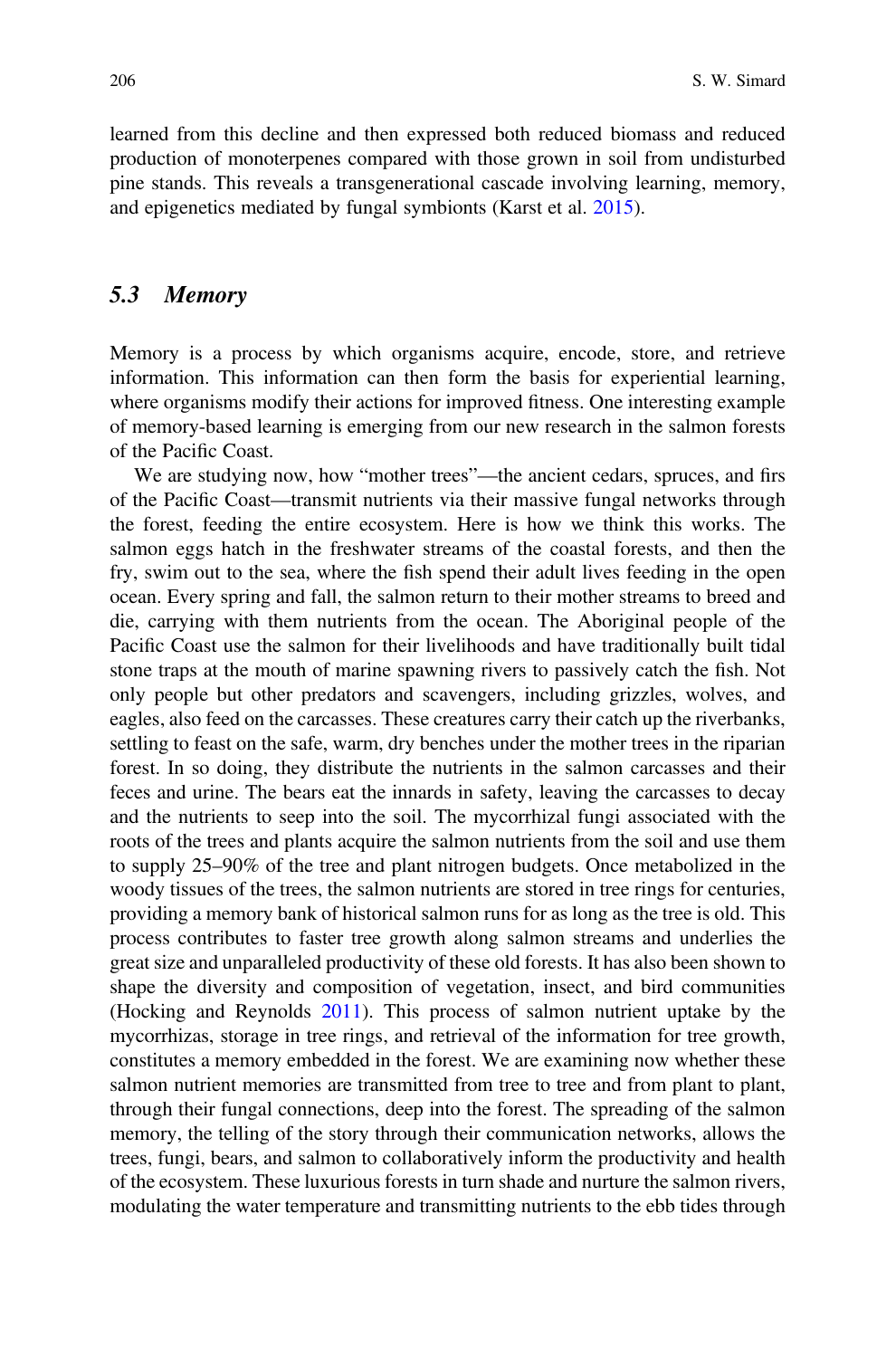seepage, thus forming a positive feedback loop that promotes the health and productivity of the fish. The parts of the trees—the bark and roots, made with salmon nitrogen—are harvested by the Aboriginal people to make clothing and art and tools, such as for the harvest of salmon. Mother trees play a crucial role in the closing of this circle. The health of the forest is thus tied to the health of the salmon, and it cycles back to the rivers, the oceans, and the people. The integrity of this circle of life depends on what the Aboriginals call reciprocity—the trade of mutual respect. This is an example of how people are sustainably embedded in this complex adaptive system.

This collective behavior, learning, and memory in the salmon forest may allow the community to solve cognitive problems that go beyond the capacity of a single organism, facilitating altruistic behaviors like kin recognition and more generally promoting cooperation for better ecosystem health.

### 6 Conclusions

This chapter has provided evidence that mycorrhizal networks are crucial agents in tree and plant perceptions of their neighbors and environment, in interplant communication of their strengths, needs and stresses, in the acquisition and storage of memories, and in memory-based learning and adaptive behaviors. The scale-free topology and small-world properties of mycorrhizal networks, along with similarity in transmitted signals to neurotransmitters in vertebrates, provide the necessary biological agency for intelligence in forests. The agency and conveyance of information through the mycorrhizal network provides manifold opportunities for trees to take action for interacting with their neighbors and adapting to the rapidly changing environment. Through sophisticated cognition that is facilitated by their microbiomes, trees and plants are more perceptive, intelligent, and in control of their destiny than humans have ever given them credit for. It is my hope that future research in plant cognition includes the crucial role of plant microbiomes, and mycorrhizal networks in particular.

Acknowledgments I thank my graduate students, postdoctoral fellows, and collaborators who contributed to this research on mycorrhizal networks over the years, including Amanda Asay, Jason Barker, Marcus Bingham, Camille Defrenne, Julie Deslippe, Dan Durall, Monika Gorzelak, Melanie Jones, Justine Karst, Allen Larocque, Deon Louw, Katie McMahen, Gabriel Orrego, Huamani Orrego, Julia Amerongen Maddison, Greg Pec, Leanne Philip, Brian Pickles, Teresa Ryan, Laura Super, Francois Teste, Brendan Tweig, and Matt Zustovic. This research was supported by a Natural Sciences and Engineering Research Council (NSERC) Discovery Grant to SWS.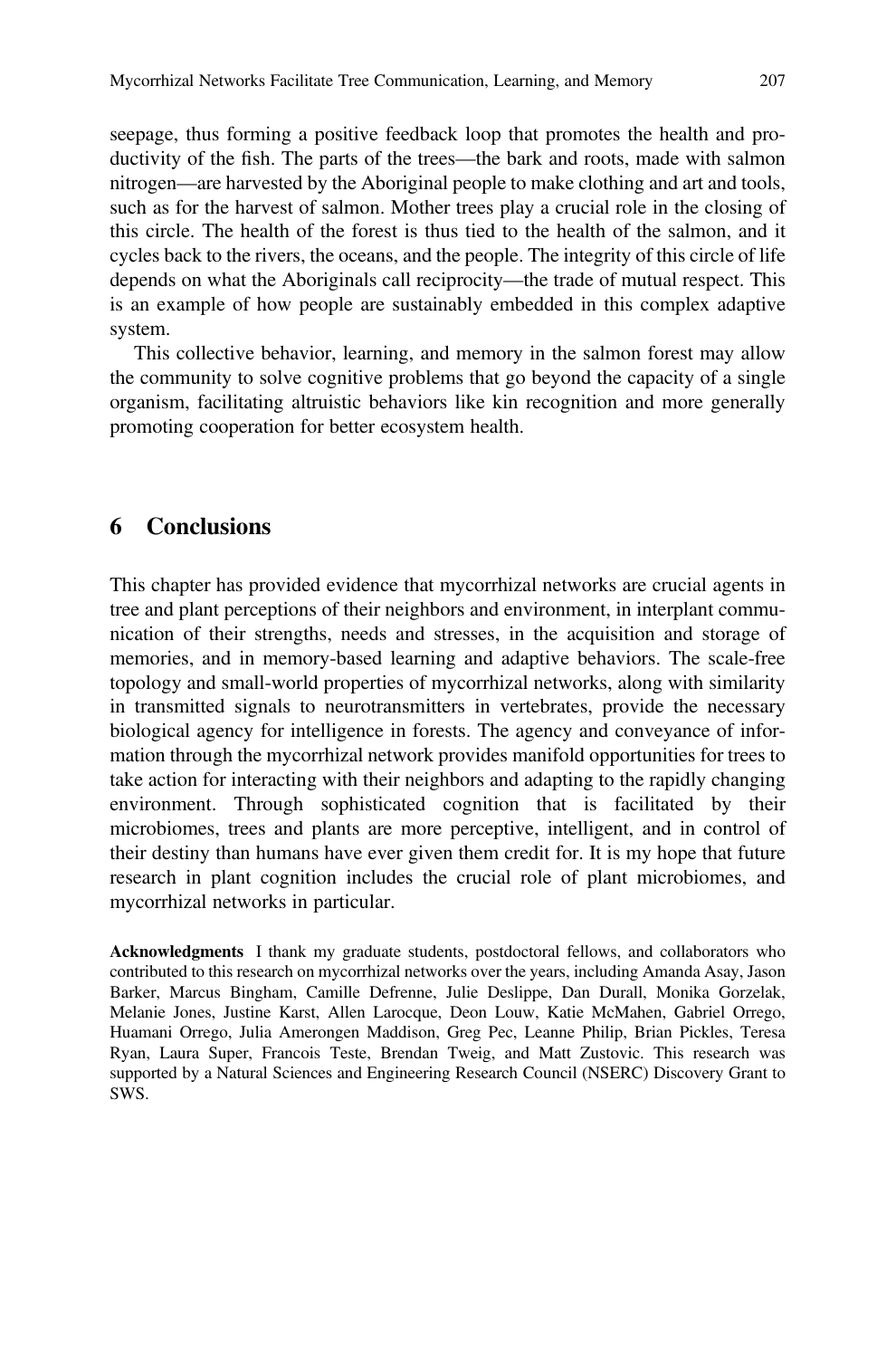## **References**

- <span id="page-17-9"></span>Agerer R (2001) Exploration types of ectomycorrhizal mycelial systems: a proposal to classify mycorrhizal mycelial systems with respect to their ecologically important contact area with the substrate. Mycorrhiza 11:107–114
- <span id="page-17-11"></span>Agerer R (2006) Fungal relationships and structural identity of their ectomycorrhizae. Mycol Prog 5:67–107
- <span id="page-17-0"></span>Archibald JM (2011) Origin of eukaryotic cells: 40 years on. Symbiosis 54:69–86
- <span id="page-17-20"></span>Arnebrant K, Ek H, Finlay RD, Söderström B (1993) Nitrogen translocation between Alnus glutinosa (L.) Gaertn. seedlings inoculated with Frankia sp. and Pinus contorta Dougl. ex Loud seedlings connected by a common ectomycorrhizal mycelium. New Phytol 24:231–242
- <span id="page-17-22"></span>Asay AK (2013) Mycorrhizal facilitation of kin recognition in interior Douglas-fir (Pseudotsuga menziesii var. glauca). Master of Science thesis. University of British Columbia, Vancouver, Canada
- <span id="page-17-16"></span>Babikova Z, Gilbert L, Bruce TJA, Birkett M, Caulfield JC, Woodcock C, Pickett JA, Johnson D (2013) Underground signals carried through common mycelial networks warn neighbouring plants of aphid attack. Ecol Lett 16:835–843
- <span id="page-17-18"></span>Bago B, Zipfel W, Williams RM, Jun J, Arreola R, Lammers PJ, Pfeffer PE, Shachar-Hill Y (2002) Translocation and utilization of fungal storage lipid in the arbuscular mycorrhizal symbiosis. Plant Physiol 128:109–124
- <span id="page-17-1"></span>Baluška F, Mancuso S (2013) Microorganism and filamentous fungi drive evolution of plant synapses. Front Cell Infect Microbiol 3:1–9
- <span id="page-17-4"></span>Baluška F, Volkmann D, Menzel D (2005) Plant synapses: actin-based domains for cell-to-cell communication. Trends Plant Sci 10:106–111
- <span id="page-17-6"></span>Baluška F, Mancuso S, Volkmann D, Darwin F (2009) The 'root-brain' hypothesis of Charles and Francis Darwin. Plant Signal Behav 4:1121–1127
- <span id="page-17-2"></span>Baluška F, Mancuso S, Volkmann D, Barlow PW (2010) Root apex transition zone: a signallingresponse nexus in the root. Trends Plant Sci 15:402–408
- <span id="page-17-10"></span>Barabási A-L, Albert R (1999) Emergence of scaling in random networks. Science 286:509–512
- <span id="page-17-5"></span>Barbey AK (2017) Network neuroscience theory of human intelligence. Trends Cogn Sci 22:8–20
- <span id="page-17-17"></span>Barto EK, Hilker M, Muller F, Mohney BK, Weidenhamer JD, Rillig MC (2011) The fungal fast lane: common mycorrhizal networks extend bioactive zones of allelochemicals in soils. PLoS One 6:e27195
- <span id="page-17-7"></span>Bascompte J (2009) Mutualistic networks. Front Ecol Environ 7:429e436
- <span id="page-17-13"></span>Beiler KJ, Durall DM, Simard SW, Maxwell SA, Kretzer AM (2010) Architecture of the woodwide web: Rhizopogon spp. genets link multiple Douglas-fir cohorts. New Phytol 185:543-553
- <span id="page-17-15"></span>Beiler KJ, Simard SW, LeMay V, Durall DM (2012) Vertical partitioning between sister species of Rhizopogon fungi on mesic and xeric sites in an interior Douglas-fir forest. Mol Ecol 21:6163–6174
- <span id="page-17-14"></span>Beiler KJ, Simard SW, Durall DM (2015) Topology of tree-mycorrhizal fungus interaction networks in xeric and mesic Douglas-fir forests. J Ecol (3):616–628
- <span id="page-17-3"></span>Bierdrzycki ML, Jilany TA, Dudley SA, Bais HP (2010) Root exudates mediate kin recognition in plants. Commun Integr Biol 3:28–35
- <span id="page-17-21"></span>Bingham MA, Simard SW (2012) Ectomycorrhizal networks of old Pseudotsuga menziesii var. glauca trees facilitate establishment of conspecific seedlings under drought. Ecosystems 15:188–199
- <span id="page-17-12"></span>Boddy L, Jones TH (2007) Mycelial responses in heterogeneous environments: parallels with macroorganisms. In: Gadd G, Watkinson SC, Dyer P (eds) Fungi in the environment. Cambridge University Press, Cambridge, pp 112–158
- <span id="page-17-19"></span>Bowery NG, Smart TG (2006) GABA and glycine as neurotransmitters: a brief history. Br J Pharmacol 147:S109–S119
- <span id="page-17-8"></span>Bray D (2003) Molecular networks: the top-down view. Science 301:1864–1865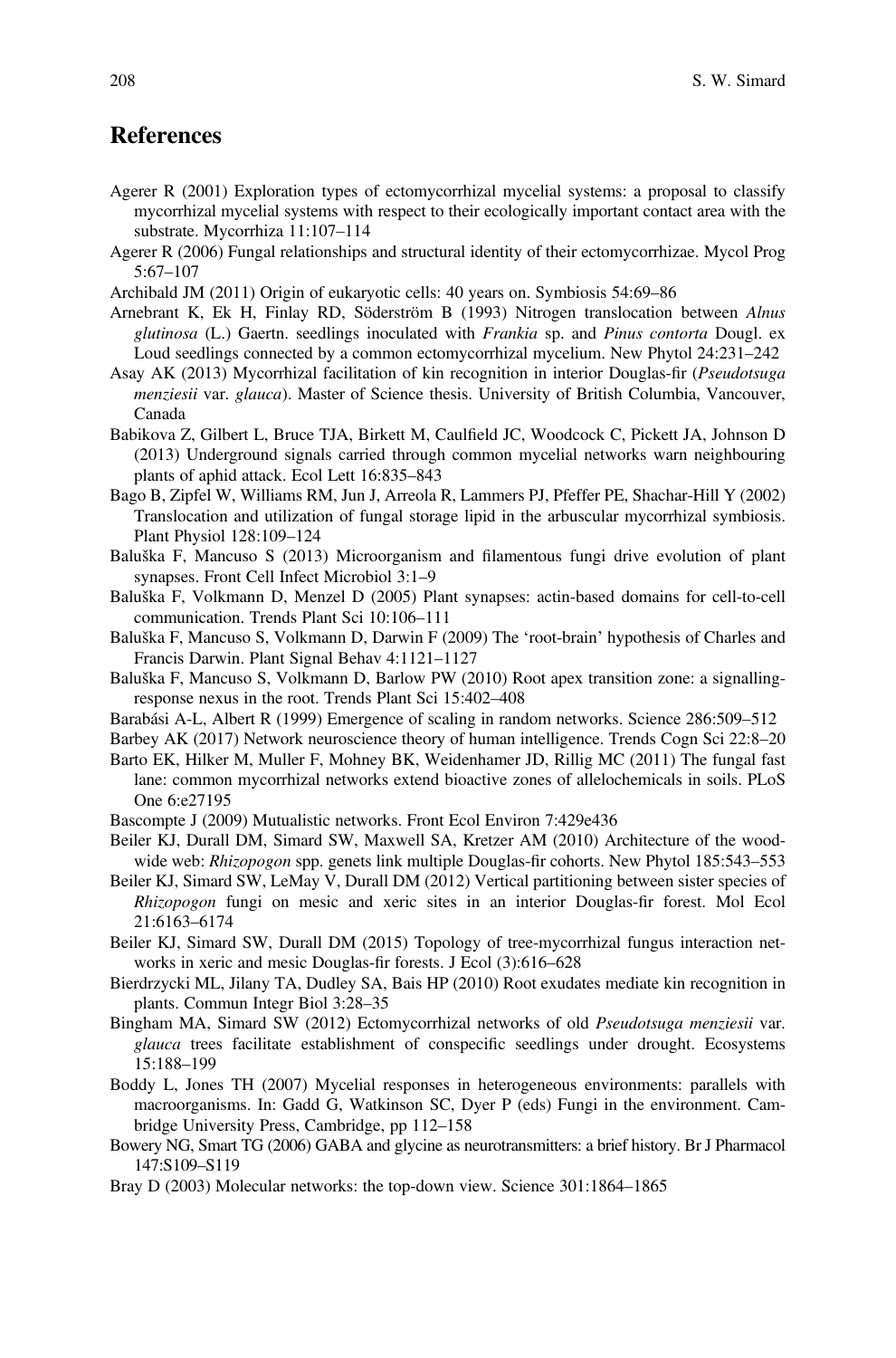- <span id="page-18-3"></span>Brenner ED, Stahlberg R, Mancuso S, Vivanco J, Baluška F, Van Volkenburgh E (2006) Plant neurobiology: an integrated view of plant signaling. Trends Plant Sci 11:413–419
- <span id="page-18-6"></span>Brownlee C, Duddridge J, Malibari A, Read D (1983) The structure and function of mycelial systems of ectomycorrhizal roots with special reference to their role in forming inter-plant connections and providing pathways for assimilate and water transport. Plant Soil 71:433–443
- <span id="page-18-5"></span>Craik F, Bialystok E (2006) Cognition through the lifespan: mechanisms of change. Trends Cogn Sci 10:131–148
- <span id="page-18-4"></span>Darwin CR (1880) The power of movement in plants. John Murray, London
- <span id="page-18-14"></span>Dehaene S, Sergent C, Changeux J-P (2003) A neuronal network model linking subjective reports and objective physiological data during conscious perception. Proc Natl Acad Sci USA 100:8520–8525
- <span id="page-18-12"></span>Deslippe JR, Simard SW (2011) Below-ground carbon transfer among Betula nana may increase with warming in Arctic tundra. New Phytol 192:689–698
- <span id="page-18-13"></span>Deslippe JR, Hartmann M, Grayston SJ, Simard SW, Mohn WW (2016) Stable isotope probing implicates Cortinarius collinitus in carbon transfer through ectomycorrhizal mycelial networks in the field. New Phytol 210:383–390
- <span id="page-18-19"></span>Dudley SA, File AL (2008) Kin recognition in an annual plant. Biol Lett 3:435–438
- <span id="page-18-20"></span>Dudley SA, Murphy GP, File AL (2013) Kin recognition and competition in plants. Funct Ecol 27:898–906
- <span id="page-18-7"></span>Eason WR, Newman EI, Chuba PN (1991) Specificity of interplant cycling of phosphorus: the role of mycorrhizas. Plant Soil 137:267–274
- <span id="page-18-18"></span>Egerton-Warburton LM, Querejeta JI, Allen MF (2007) Common mycorrhizal networks provide a potential pathway for the transfer of hydraulically lifted water between plants. J Exp Bot 58:1473–1483
- <span id="page-18-17"></span>Ek H, Andersson S, Söderström B (1996) Carbon and nitrogen flow in silver birch and Norway spruce connected by a common mycorrhizal mycelium. Mycorrhiza 6:465–467
- <span id="page-18-16"></span>Ekblad A, Huss-Danell K (1995) Nitrogen fixation by Alnus incana and nitrogen transfer from A. incana to Pinus sylvestris influenced by macronutrient and ectomycorrhiza. New Phytol 131:453–459
- <span id="page-18-0"></span>Faust K, Raes J (2012) Microbial interactions: from networks to models. Nat Rev Microbiol 10:538–550
- <span id="page-18-21"></span>File AL, Klironomos J, Maherali H, Dudley SA (2012a) Plant kin recognition enhances abundance of symbiotic microbial partner. PLoS One 7:e45648
- <span id="page-18-22"></span>File AL, Murphy GP, Dudley SA (2012b) Fitness consequences of plants growing with siblings: reconciling kin selection, niche partitioning and competitive ability. Proc R Soc B 279:209–218
- <span id="page-18-15"></span>Finlay RD (1989) Functional aspects of phosphorus uptake and carbon translocation in incompatible ectomycorrhizal associations between Pinus sylvestris and Suillus grevillei and Boletinus cavipes. New Phytol 112:185–192
- <span id="page-18-8"></span>Finlay RD, Read DJ (1986) The structure and function of the vegetative mycelium of ectomycorrhizal plants. II. The uptake and distribution of phosphorus by mycelial strands interconnecting host plants. New Phytol 103:157–165
- <span id="page-18-10"></span>Gagliano M (2012) Green symphonies: a call for studies on acoustic communication in plants. Behav Ecol 24:289–796
- <span id="page-18-2"></span>Gagliano M (2014) In a green frame of mind: perspectives on the behavioural ecology and cognitive nature of plants. AoB Plants 7:plu075
- <span id="page-18-11"></span>Gagliano M, Grimonprez M (2015) Breaking the silence – language and the making of meaning in plants. Ecophys 7:145–152
- <span id="page-18-1"></span>Garcia-Garrido JM, Ocampo JA (2002) Regulation of the plant defence response in arbuscular mycorrhizal symbiosis. J Exp Bot 53:1377–1386
- <span id="page-18-9"></span>Giovannetti M, Sbrana C, Avio L, Stranil P (2004) Patterns of belowground plant interconnections established by means of arbuscular mycorrhizal networks. New Phytol 164:175–181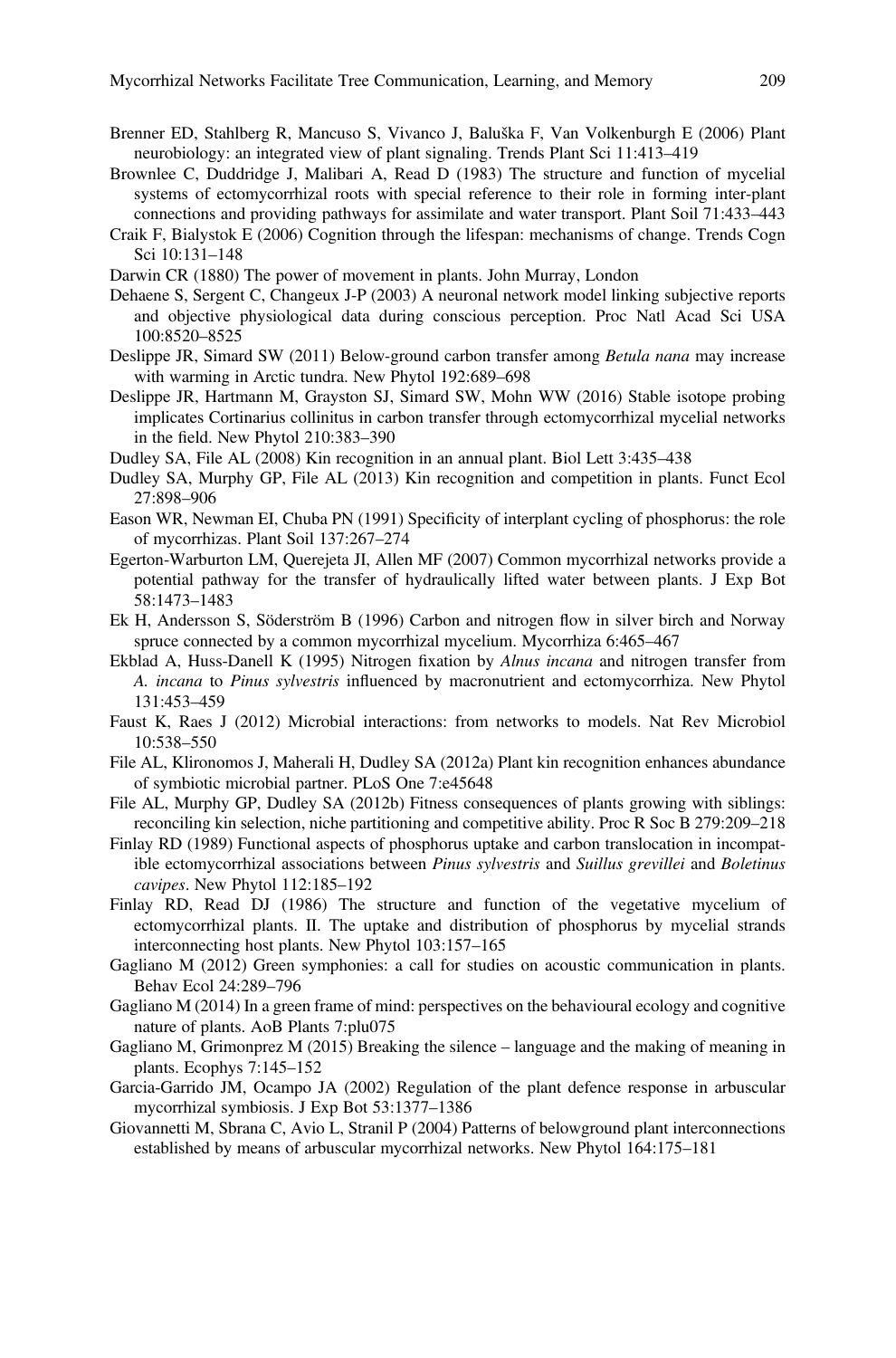- <span id="page-19-9"></span>Giovannetti M, Avio L, Fortuna P, Pellegrino E, Sbrana C, Strani P (2005) At the root of the Wood Wide Web: self recognition and non-self incompatibility in mycorrhizal networks. Plant Signal Behav 1:1–5
- <span id="page-19-18"></span>Gorzelak M (2017) Kin selected signal transfer through mycorrhizal networks in Douglas-fir. PhD Dissertation. University of British Columbia, Vancouver, Canada
- <span id="page-19-13"></span>Gorzelak M, Asay AK, Pickles BJ, Simard SW (2015) Inter-plant communication through mycorrhizal networks mediates complex adaptive behaviour in plant communities. AoB Plants 7: plv050
- <span id="page-19-8"></span>Gyuricza V, Thiry Y, Wannijn J, Declerck S, de Boulois HD (2010) Radiocesium transfer between Medicago truncatula plants via a common mycorrhizal network. Environ Microbiol 12:2180–2189
- <span id="page-19-14"></span>He X-H, Critchley C, Bledsoe C (2003) Nitrogen transfer within and between plants through common mycorrhizal networks (CMNs). Crit Rev Plant Sci 22:531–567
- <span id="page-19-11"></span>He XH, Critchley C, Ng H, Bledsoe C (2004) Reciprocal N ( $^{15}NH4^+$  or  $^{15}NO^3$ ) transfer between non-N<sub>2</sub>-fixing *Eucalyptus maculata* and N<sub>2</sub>-fixing *Casuarina cunninghamiana* linked by the ectomycorrhizal fungus Pisolithus sp. New Phytol 163:629–640
- <span id="page-19-12"></span>He XH, Critchley C, Ng H, Bledsoe C (2005) Nodulated N<sub>2</sub>-fixing Casuarina cunninghamiana is the sink for net N transfer from non- $N<sub>2</sub>$ -fixing *Eucalyptus maculata* via an ectomycorrhizal fungus Pisolithus sp. supplied as ammonium nitrate. New Phytol 167:897–912
- <span id="page-19-16"></span>He XH, Bledsoe CS, Zasoski RJ, Southworth D, Horwath WR (2006) Rapid nitrogen transfer from ectomycorrhizal pines to adjacent ectomycorrhizal and arbuscular mycorrhizal plants in a California oak woodland. New Phytol 170:143–151
- <span id="page-19-15"></span>He XH, Xu M, Qiu GY, Zhou J (2009) Use of  $15$ Nstable isotope to quantify nitrogen transfer between mycorrhizal plants. J Plant Ecol 2:107–118
- <span id="page-19-2"></span>Heaton L, Obara B, Grau V, Jones N, Nakagaki T, Boddy L, Fricker MD (2012) Analysis of fungal networks. Fungal Biol Rev 26:12e29
- <span id="page-19-3"></span>Heil M, Karban R (2009) Explaining evolution of plant communication by airborne signals. Trends Ecol Evol 25:137–144
- <span id="page-19-6"></span>Hobbie E, Agerer R (2010) Nitrogen isotopes in ectomycorrhizal sporocarps correspond to belowground exploration types. Plant Soil 327:71–83
- <span id="page-19-21"></span>Hocking MD, Reynolds JD (2011) Impacts of Salmon on riparian plant diversity. Science 331:1609–1612
- <span id="page-19-1"></span>Horton TR (ed) (2015) Mycorrhizal networks. Ecological studies. Netherlands: Springer, 224
- <span id="page-19-4"></span>Humphreys CP, Franks PJ, Rees M, Bidartondo MI, Leake JR, Beerling DJ (2010) Mutualistic mycorrhiza-like symbiosis in the most ancient group of land plants. Nat Commun 1:103
- <span id="page-19-0"></span>Ingham RE, Trofymow JA, Ingham ER, Coleman DC (1985) Interactions of bacteria, fungi, and their nematode grazers: effects on nutrient cycling and plant growth. Ecol Monogr 55:119–140
- <span id="page-19-17"></span>Karban R, Shiojiri K (2009) Self-recognition affects plant communication and defense. Ecol Lett 12:502–506
- <span id="page-19-5"></span>Karban R, Yang LH, Edwards KF (2014) Volatile communication between plants that affects herbivory: a meta-analysis. Ecol Lett 17:44–52
- <span id="page-19-20"></span>Karst J, Erbilgin N, Pec GJ, Cigan PW, Najar A, Simard SW, Cahill JF Jr (2015) Ectomycorrhizal fungi mediate indirect effects of a bark beetle outbreak on secondary chemistry and establishment of pine seedlings. New Phytol 208:904–914
- <span id="page-19-7"></span>Kretzer AM, Luoma DL, Molina R, Spatafora JW (2003) Taxonomy of the *Rhizopogon vinicolor* species complex based on analysis of ITS sequences and microsatellite loci. Mycologia 95:480–487
- <span id="page-19-19"></span>Kurz WA, Dymond CC, Stinson G, Rampley GJ, Neilson ET, Carroll AL, Ebata T, Safranyik L (2008) Mountain pine beetle and forest carbon feedback to climate change. Nature 452:987–990
- <span id="page-19-10"></span>Leake J, Johnson D, Donnelly D, Muckle G, Boddy L, Read D (2004) Networks of power and influence: the role of mycorrhizal mycelium in controlling plant communities and agroecosystem functioning. Can J Bot 82:1016–1045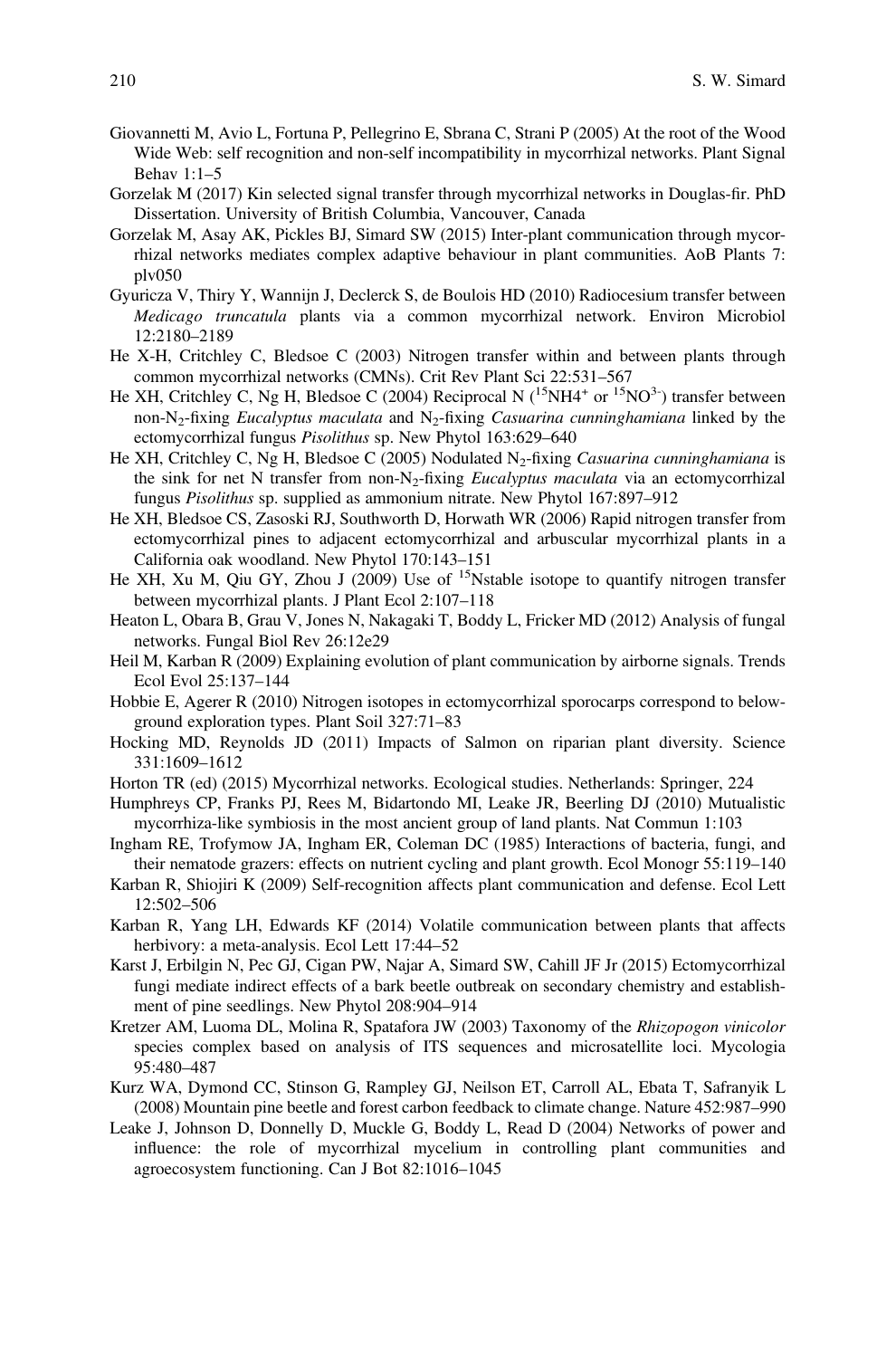- <span id="page-20-17"></span>Lehto T, Zwiazek JJ (2011) Ectomycorrhizas and water relations of trees: a review. Mycorrhiza 21:71–90
- <span id="page-20-0"></span>Levin SA (2005) Self-organization and the emergence of complexity in ecological systems. Bioscience 55:1075
- <span id="page-20-7"></span>Lian C, Narimatsu M, Nara K, Hogetsu T (2006) Tricholoma matsutake in a natural Pinus densiflora forest: correspondence between above- and below- ground genets, association with multiple host trees and alteration of existing ectomycorrhizal communities. New Phytol 171:825–836
- <span id="page-20-6"></span>Lilleskov EA, Hobbie EA, Horton TR (2011) Conservation of ectomycorrhizal fungi: exploring the linkages between functional and taxonomic responses to anthropogenic N deposition. Fungal Ecol 4:174–183
- <span id="page-20-1"></span>Margulis L (1981) Symbiosis in cell evolution. WH Freeman Company, San Francisco
- <span id="page-20-11"></span>Martin F, Stewart GR, Genetet I, Le Tacon F (1986) Assimilation of <sup>15</sup>NH<sub>4</sub> by beech (*Fagus* sylvatica L.) ectomycorrhizas. New Phytol 102:85–94
- <span id="page-20-19"></span>McNickle GG, St. Clair CC, Cahill JF Jr (2009) Focusing the metaphor: plant root foraging behavior. Trends Ecol Evol 24:419–426
- <span id="page-20-10"></span>Meding SM, Zasoski RJ (2008) Hyphal-mediated transfer of nitrate, arsenic, cesium, rubidium, and strontium between arbuscular mycorrhizal forbs and grasses from a California oak woodland. Soil Biol Biochem 40:126–134
- <span id="page-20-8"></span>Molina R (2013) Rhizopogon. In: Cairney JWG, Chamber SM (eds) Ectomycorrhizal fungi: key Genera in profile. Springer Verlag, Berlin, pp 129–152
- <span id="page-20-3"></span>Molina R, Horton TR (2015) Mycorrhiza specificity: its role in the development and function of common mycelial networks. In: Horton TR (ed) Mycorrhizal networks, Ecological studies, vol 224. Springer, Netherlands, pp 1–39
- <span id="page-20-4"></span>Molina R, Massicotte H, Trappe J (1992) Specificity phenomena in mycorrhizal symbioses: community-ecological consequences and practical implications. In: Allen MF (ed) Mycorrhizal functioning: an integrative plant–fungal process. Chapman and Hall, New York, pp 357–423
- <span id="page-20-12"></span>Nehls U, Grunze B, Willmann M, Reich M, Küster H (2007) Sugar for my honey: carbohydrate partitioning in ectomycorrhizal symbiosis. Phytochemistry 68:82–91
- <span id="page-20-20"></span>Novoplansky A (2009) Picking battles wisely: plant behaviour under competition. Plant Cell Environ 32:726–741
- <span id="page-20-14"></span>Pelagio-Flores R, Ortíz-Castro R, Méndez-Bravo A, Macías-Rodríguez L, López-Bucio J (2011) Serotonin, a tryptophan-derived signal conserved in plants and animals, regulates root system architecture probably acting as a natural auxin inhibitor in Arabidopsis thaliana. Plant Cell Physiol 52:490–508
- <span id="page-20-9"></span>Perry DA, Margolis H, Choquette C, Molina R, Trappe JM (1989) Ectomycorrhizal mediation of competition between coniferous tree species. New Phytol 112:501–511
- <span id="page-20-5"></span>Pickles BJ, Wilhelm R, Asay AK, Hahn A, Simard SW, Mohn WW (2016) Transfer of <sup>13</sup>C between paired Douglas-fir seedlings reveals plant kinship effects and uptake of exudates by ectomycorrhizas. New Phytol 214:400–411
- <span id="page-20-2"></span>Poorter H, Niklas KJ, Reich PB, Oleksy J, Poot P, Mommer L (2012) Biomass allocation to leaves, stems and roots: meta-analyses of interspecific variation and environmental control. New Phytol 193:30–50
- <span id="page-20-13"></span>Pozo MJ, López-Ráez JA, Azcón-Aguilar C, García-Garrido JM (2015) Phytohormones as integrators of environmental signals in the regulation of mycorrhizal symbioses. New Phytol 205:1431–1436
- <span id="page-20-18"></span>Querejeta JI, Egerton-Warburton LM, Prieto I, Vargas R, Allen MF (2012) Changes in soil hyphal abundance and viability can alter the patterns of hydraulic redistribution by plant roots. Plant Soil 355:63–73
- <span id="page-20-15"></span>Rai V (2002) Role of amino acids in plant responses to stresses. Biol Plant 45:481–487
- <span id="page-20-16"></span>Rygiewicz PT, Anderson CP (1994) Mycorrhizae alter quality and quantity of carbon allocated below ground. Nature 369:58–60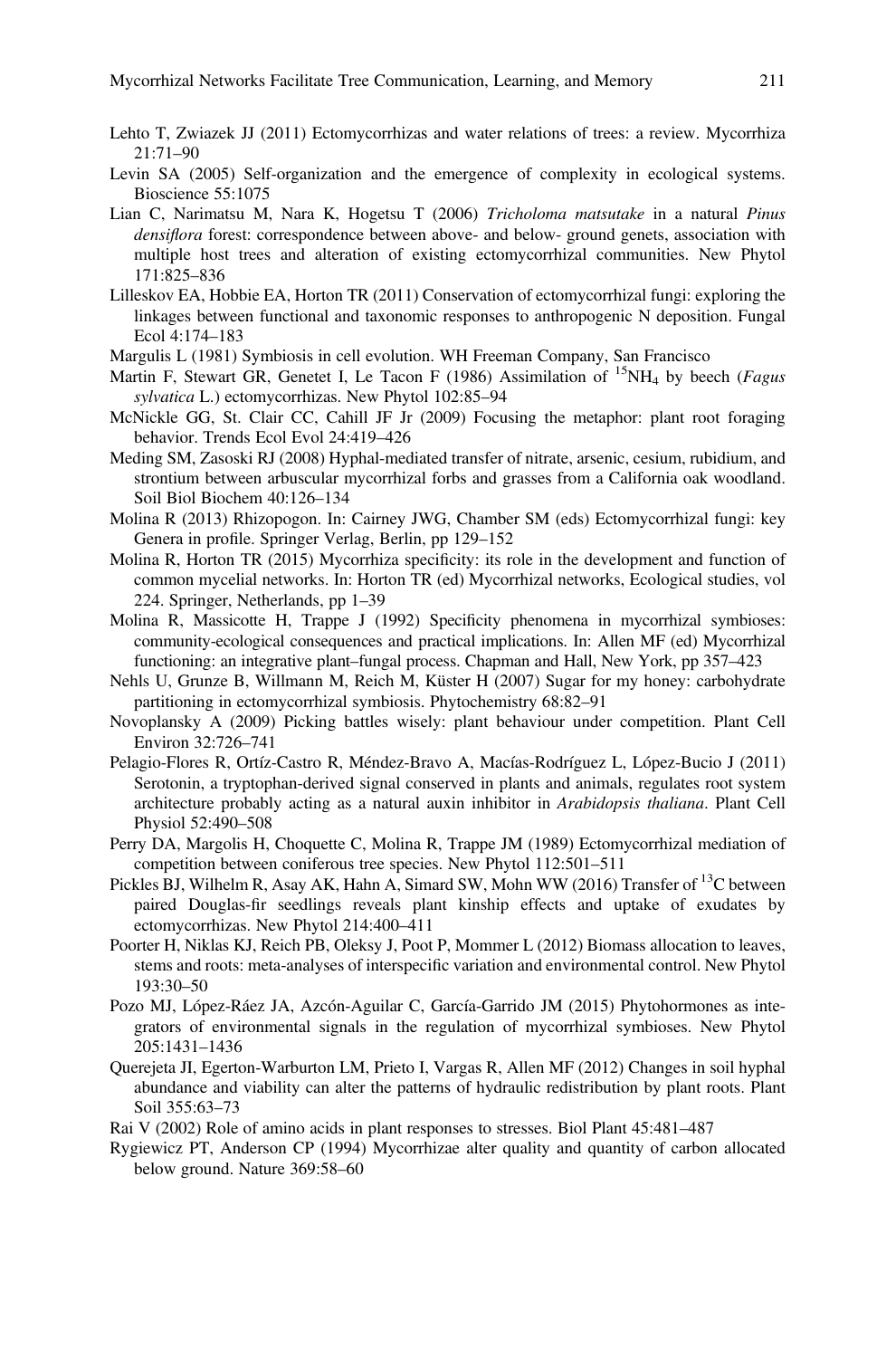- <span id="page-21-0"></span>Scheffer M, Carpenter S, Foley JA, Folke C, Walker B (2001) Catastrophic shifts in ecosystems. Nat Rev 413:591–596
- <span id="page-21-15"></span>Selosse M-A, Richard F, He X, Simard SW (2006) Mycorrhizal network: des liaisons dangereuses? Trends Ecol Evol 21:621–628
- <span id="page-21-17"></span>Semchenko M, John EA, Hutchings MJ (2007) Effects of physical connection and genetic identity of neighbouring ramets on root-placement patterns in two clonal species. New Phytol 176:644–654
- <span id="page-21-4"></span>Simard SW (2012) Mycorrhizal networks and seedling establishment in Douglas-fir forests (Chapter 4). In: Southworth D (ed) Biocomplexity of plant–fungal interactions, 1st edn. Wiley, Chichester, pp 85–107. isbn-10:0813815940 | isbn-13:978-0813815947
- <span id="page-21-14"></span>Simard SW, Durall DM (2004) Mycorrhizal networks: a review of their extent, function, and importance. Can J Bot 82:1140–1165
- <span id="page-21-11"></span>Simard SW, Beiler KJ, Bingham MA, Deslippe JR, Philip LJ, Teste FP (2012) Mycorrhizal networks: mechanisms, ecology and modelling. Fungal Biol Rev 26:39–60
- <span id="page-21-16"></span>Simard SW, Martin K, Vyse A, Larson B (2013) Meta-networks of fungi, fauna and flora as agents of complex adaptive systems. In: Puettmann K, Messier C, Coates KD (eds) Managing world forests as complex adaptive systems: building resilience to the challenge of global change, vol 7. Routledge, New York, pp 133–164
- <span id="page-21-8"></span>Simard SW, Asay AK, Beiler KJ, Bingham MA, Deslippe JR, He X, Philip LJ, Song Y, Teste FP (2015) Resource transfer between plants through ectomycorrhizal networks. In: Horton TR (ed) Mycorrhizal networks, Ecological studies, vol 224. Springer, Netherlands, pp 133–176
- <span id="page-21-2"></span>Smith S, Read D (2008) Mycorrhizal symbiosis. Academic, London
- <span id="page-21-10"></span>Smith SE, Smith FA (1990) Structure and function of the interfaces in biotrophic symbioses as they relate to nutrient transport. New Phytol 114:1–38
- <span id="page-21-9"></span>Song YY, Zeng RS, Xu JF, Li J, Shen X, Yihdego WG (2010) Interplant communication of tomato plants through underground common mycorrhizal networks. PLoS One 5:e13324
- <span id="page-21-19"></span>Song YY, Ye M, Li C, He X, Zhu-Salzman K, Wang RL, Su YJ, Luo SM, Zheng RS (2014) Hijacking common mycorrhizal networks for herbivore-induced defence signal transfer between tomato plants. Sci Rep 4:3915
- <span id="page-21-18"></span>Song YY, Simard SW, Carroll A, Mohn WW, Zheng RS (2015) Defoliation of interior Douglas-fir elicits carbon transfer and defense signalling to ponderosa pine neighbors through ectomycorrhizal networks. Sci Rep 5:8495
- <span id="page-21-5"></span>Southworth D, He X-H, Swenson W, Bledsoe CS (2005) Application of network theory to potential mycorrhizal networks. Mycorrhiza 15:589–595
- <span id="page-21-12"></span>Taylor AFS, Gebauer G, Read DJ (2004) Uptake of nitrogen and carbon from double-labelled (<sup>15</sup>N and  $^{13}$ C) glycine by mycorrhizal pine seedlings. New Phytol 164:383–388
- <span id="page-21-3"></span>Teste FP, Simard SW, Durall DM, Guy RD, Jones MD (2009) Access to mycorrhizal networks and roots of trees: importance for seedling survival and resource transfer. Ecology 90:2808–2822
- <span id="page-21-13"></span>Teste FP, Simard SW, Durall DM, Guy RD, Berch SM (2010) Net carbon transfer between Pseudotsuga menziesii var. glauca seedlings in the field is influenced by soil disturbance. J Ecol 98:429–439
- <span id="page-21-6"></span>Toju H, Sato H, Tanabe AS (2014) Diversity and spatial structure of belowground plant– fungal symbiosis in a mixed subtropical forest of ectomycorrhizal and arbuscular mycorrhizal plants. PLoS One:e86566
- <span id="page-21-1"></span>Trappe JM (1987) Phylogenetic and ecologic aspects of mycotrophy in the angiosperms from an evolutionary standpoint. In: Safir GR (ed) Ecophysiology of VA mycorrhizal plants. CRC Press, Florida
- <span id="page-21-20"></span>Treu R, Karst J, Randall M, Pec GJ, Cigan P, Simard SW, Cooke J, Erbilgin N, Cahill JF Jr (2014) Decline of ectomycorrhizal fungi following mountain pine beetle infestation. Ecology 95:1096–1103
- <span id="page-21-7"></span>Twieg B, Durall DM, Simard SW (2007) Ectomycorrhizal fungal succession in mixed temperate forests. New Phytol 176:437–447